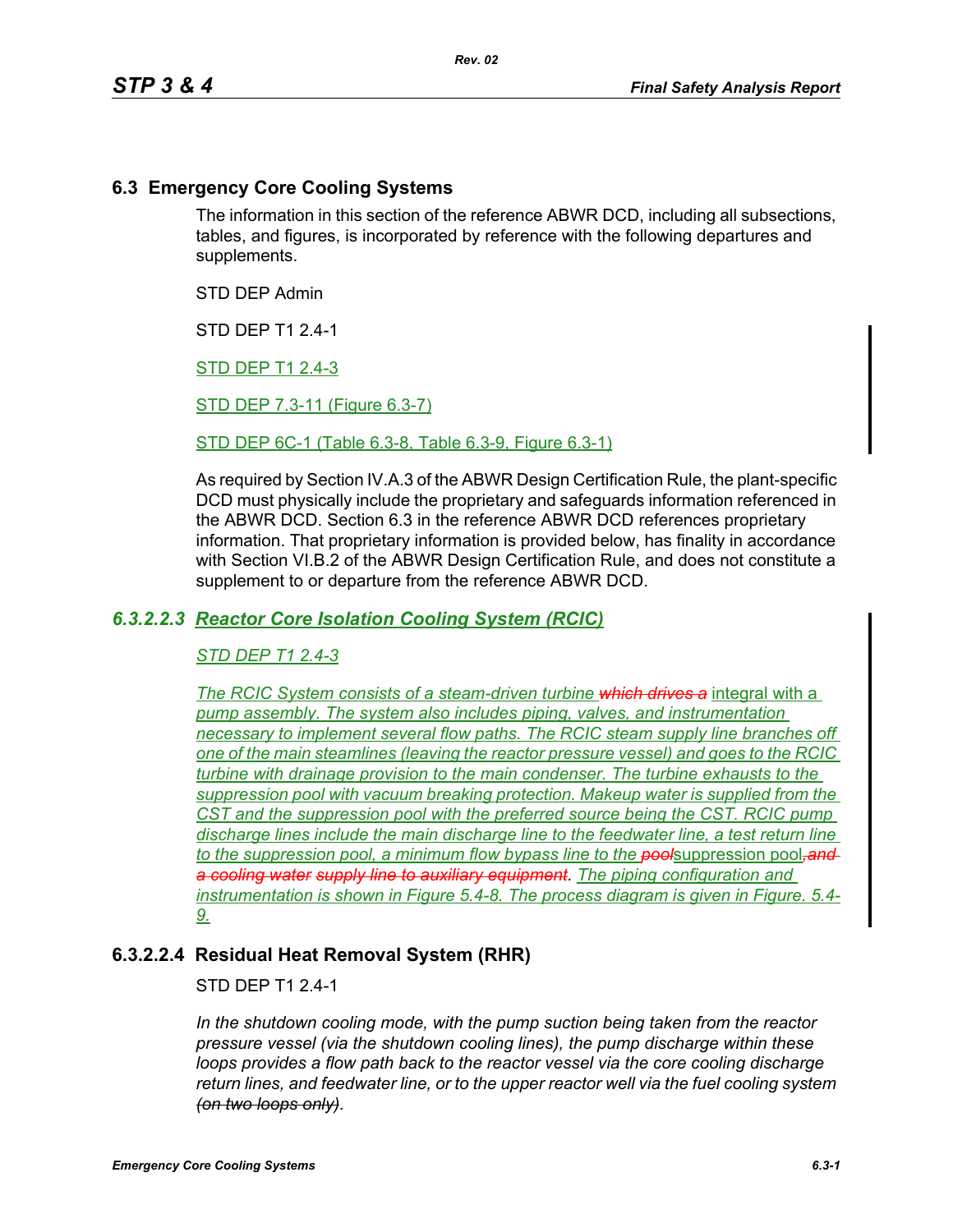*With the pump suction being taken from the skimmer surge tanks of the fuel pool cooling system, the pump discharge is returned to the fuel pool on two loops only.*

*For each loop, a minimum flow bypass line is also provided to return water to the suppression pool to prevent pump damage due to overheating when the injection valves on the main discharge lines are closed. The bypass line connects to the main discharge lines between the main pump and the discharge check valve. A motoroperated valve on the bypass line automatically closes when flow in the main discharge line is sufficient to provide the required pump cooling. A flow element in the main discharge line measures system flow rate during LOCA and test conditions and automatically controls the motor-operated valve on the bypass lines. The motoroperated valve does not receive* an *automatic signals* to open *unless the associate pump indicates a high discharge pressure.*

## **6.3.3.2 Acceptance Criteria for ECCS Performance**

STD DEP Admin

### *Criterion 2: Maximum Cladding Oxidation*

*"The calculated total local oxidation of the cladding shall nowhere exceed 0.17 times the total cladding thickness before oxidation." Conformance to Criterion 2 is shown in Figure 6.3-10 (Break Spectrum) and Table 6.3-4 (Summary of LOCA Analysis Results) for the system response analysis. This limit will be assured for the limiting break. See Subsection [6.3.6](#page-2-0) for COL license information.*

### *Criterion 4: Coolable Geometry*

*"Calculated changes in core geometry shall be such that the core remains amenable to cooling." As described in Reference 6.2-1* 6.3-1*, Section III.A, conformance to Criterion 4 is demonstrated by conformance to Criteria 1 and 2.*

### *Criterion 5: Long-Term Cooling*

*"After any calculated successful initial operation of the ECCS, the calculated core temperature shall be maintained at an acceptably low value and decay heat shall be removed for the extended period of time required by the long-lived radioactivity remaining in the core." Conformance to Criterion 5 is demonstrated generically for GE BWRs in Reference 6.2-1* 6.3-1*, Section III.A. Briefly summarized, for any LOCA, the water level can be restored to a level above the top of the core and maintained there indefinitely.*

## **6.3.3.10 Severe Accident Considerations**

### STD DEP Admin

*If the LPFL is not initiated in time to prevent core damage*, LPFL injection is still beneficial *by enhancing cooling and preventing radioactive heating from the core debris. If injection is initiated prior to vessel failure, melt progression may be arrested in-vessel. However, if vessel failure occurs, debris will relocate from the vessel breach*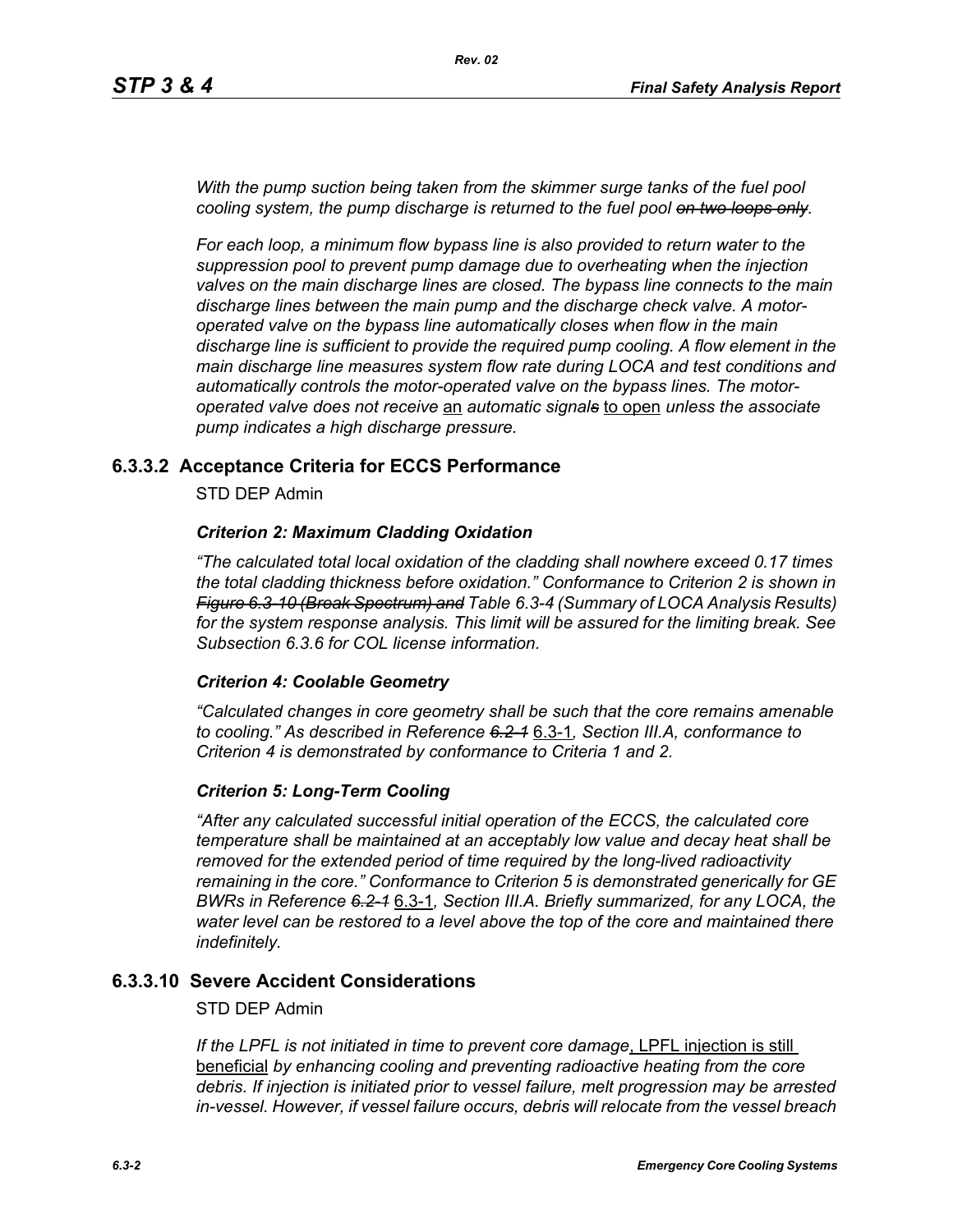*into the lower drywell. Water flowing into the lower drywell will cover the core debris and enhance debris cooling.*

# <span id="page-2-0"></span>**6.3.6 COL License Information**

## **6.3.6.1 ECCS Performance Results**

The following site-specific supplement addresses COL License Information Item 6.6.

The exposure-dependent MAPLHGR, peak cladding temperature, and oxidation fraction for each initial core bundle design based on the limiting break size will be provided as an amendment to the FSAR in accordance with 10 CFR 50.71(e) at least one year prior to fuel load. The analysis will reflect the final fuel design for the initial core loading. (COM 6.3-1)

# **6.3.6.2 ECCS Testing Requirements**

The following site-specific supplement addresses COL License Information Item 6.7.

In accordance with the Technical Specifications, a test will be performed every refueling outage in which each ECCS subsystem is actuated through the emergency operating sequence. The test procedure will be developed consistent with the plant operating procedure development plan<del>, which was provided to the NRC in ABWR</del> Licensing Topical Report NEDO-33297, "Advanced Boiling Water Reactor (ABWR)Procedures Development Plan," dated January 2007. This will be developed and available for NRC review prior to fuel receipt. in Section 13.5. (COM 6.3-2)

### **6.3.6.3 Limiting Break Results**

The following site-specific supplement addresses COL License Information Item 6.7a.

The analysis results for the limiting break for each bundle design will be provided as an amendment to the FSAR in accordance with 10 CFR 50.71(e) at least one year prior to fuel load. The analysis will reflect the final fuel design for the initial core loading. (COM 6.3-3)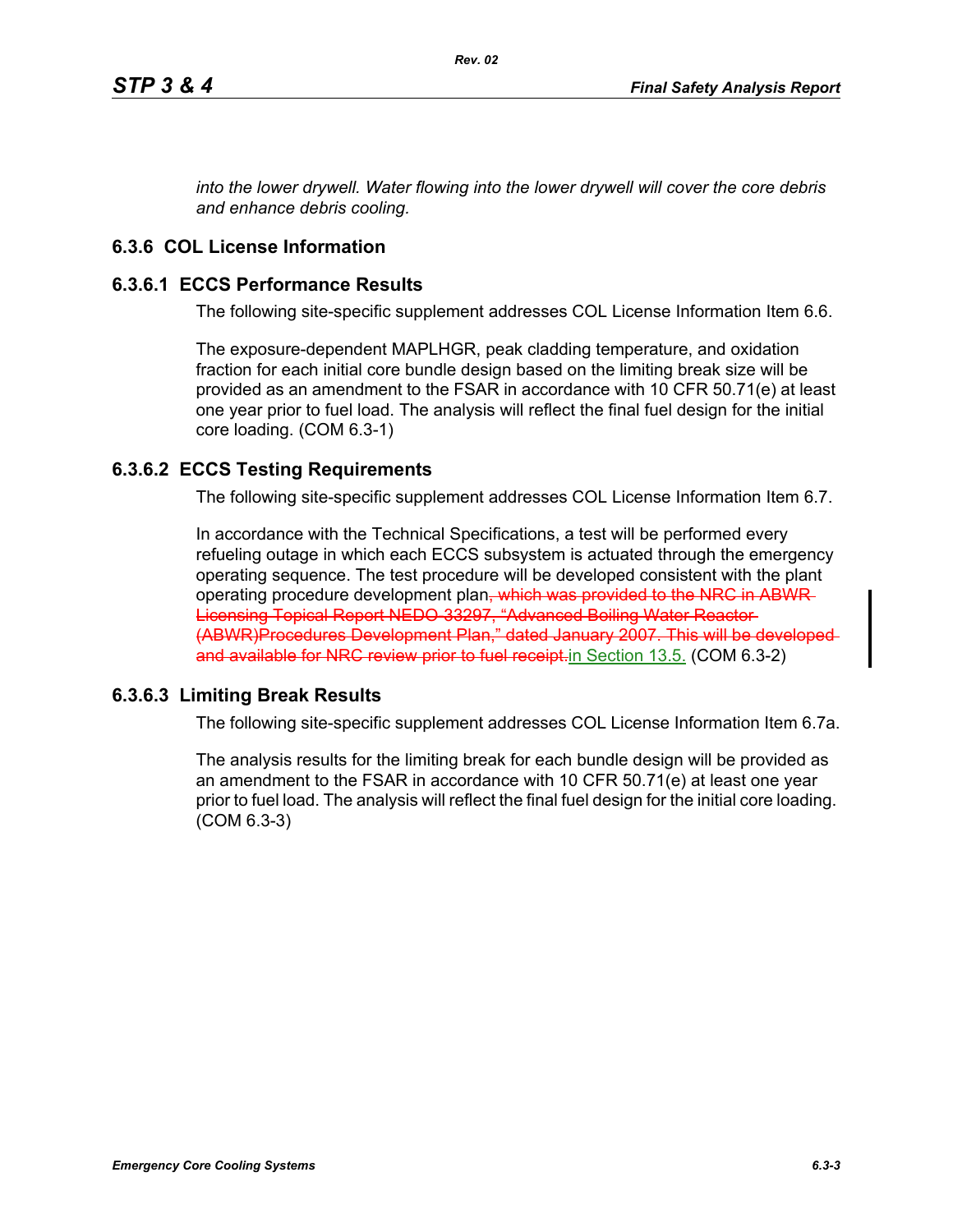[s4]

**Table 6.3-6 Plant Variables with Nominal and Sensitivity Study Values**



[e4}

 $\mathbf{I}$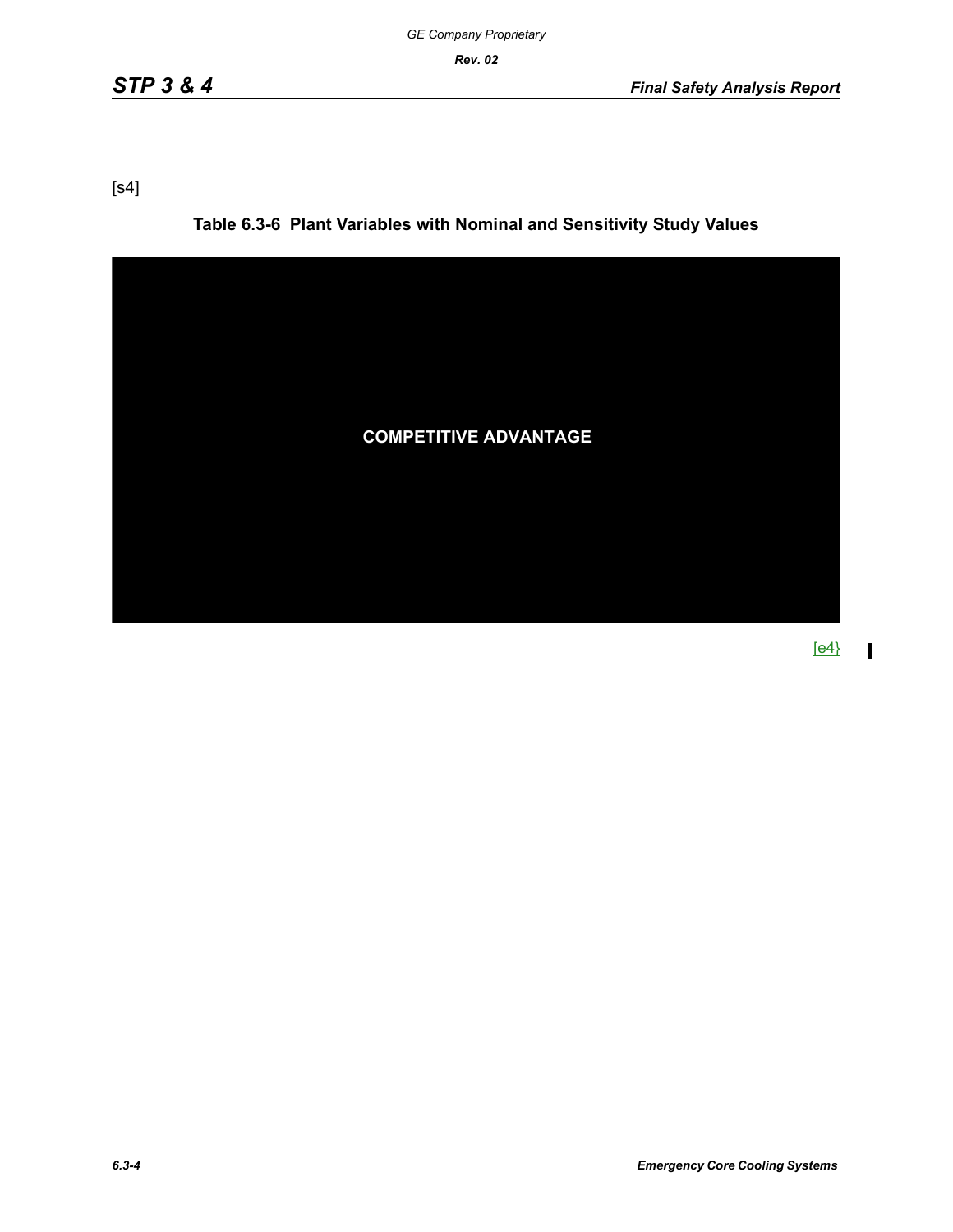$\blacksquare$ 

## **Table 6.3-8 Design Parameters for HPCF System Components**

#### **(1) Main Pumps (C001)**

NPSH Required 2.2m 1.7m

## **Table 6.3-9 Design Parameters for RHR System Components**

### **(1) Main Pumps (C001)**

| Nŀ | )n<br>___<br>the contract of the contract of the |  |
|----|--------------------------------------------------|--|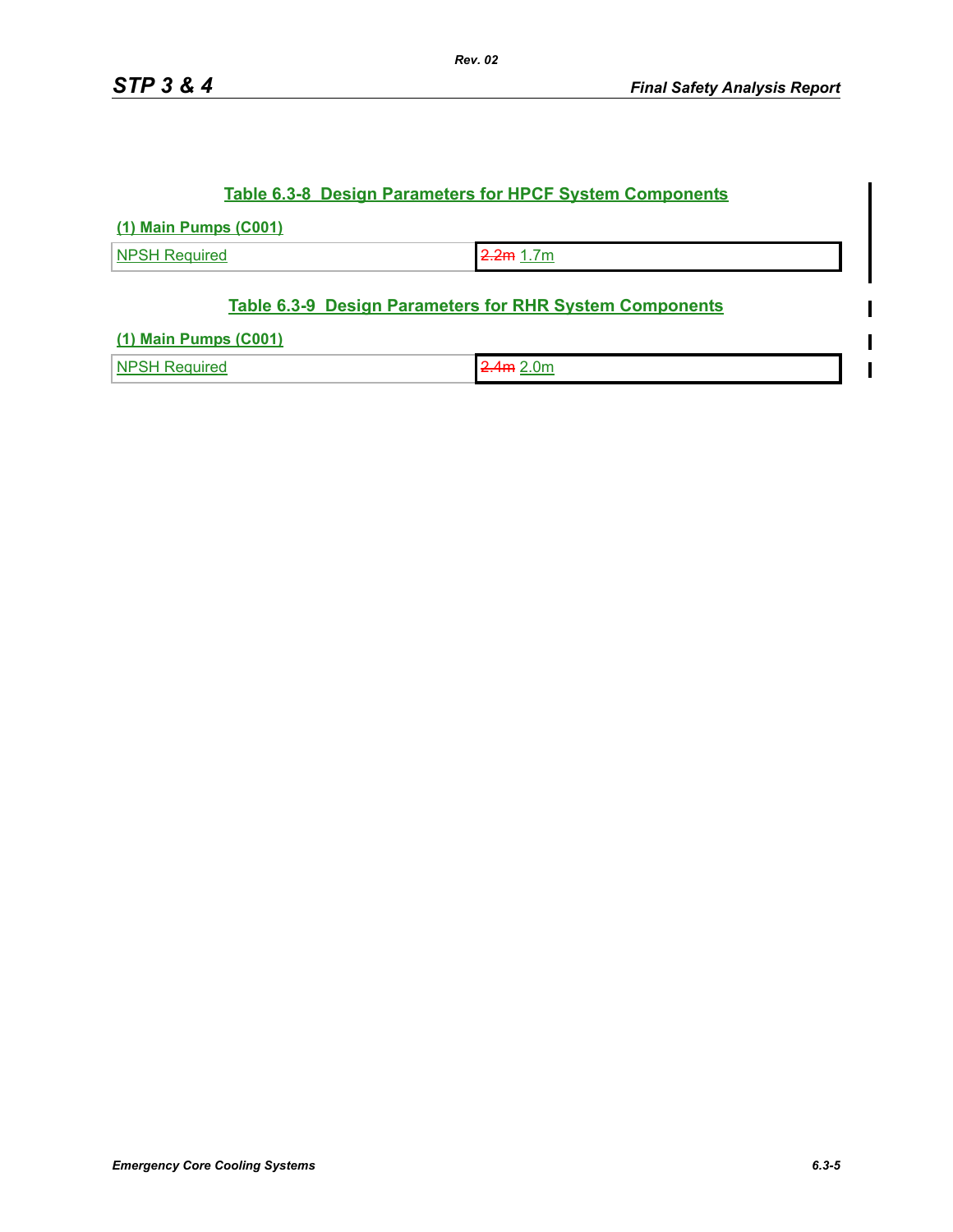$\mathbf{l}$ 

[s4]



**Figure 6.3-1 Minimum Water Level Outside Shroud Versus Break Area**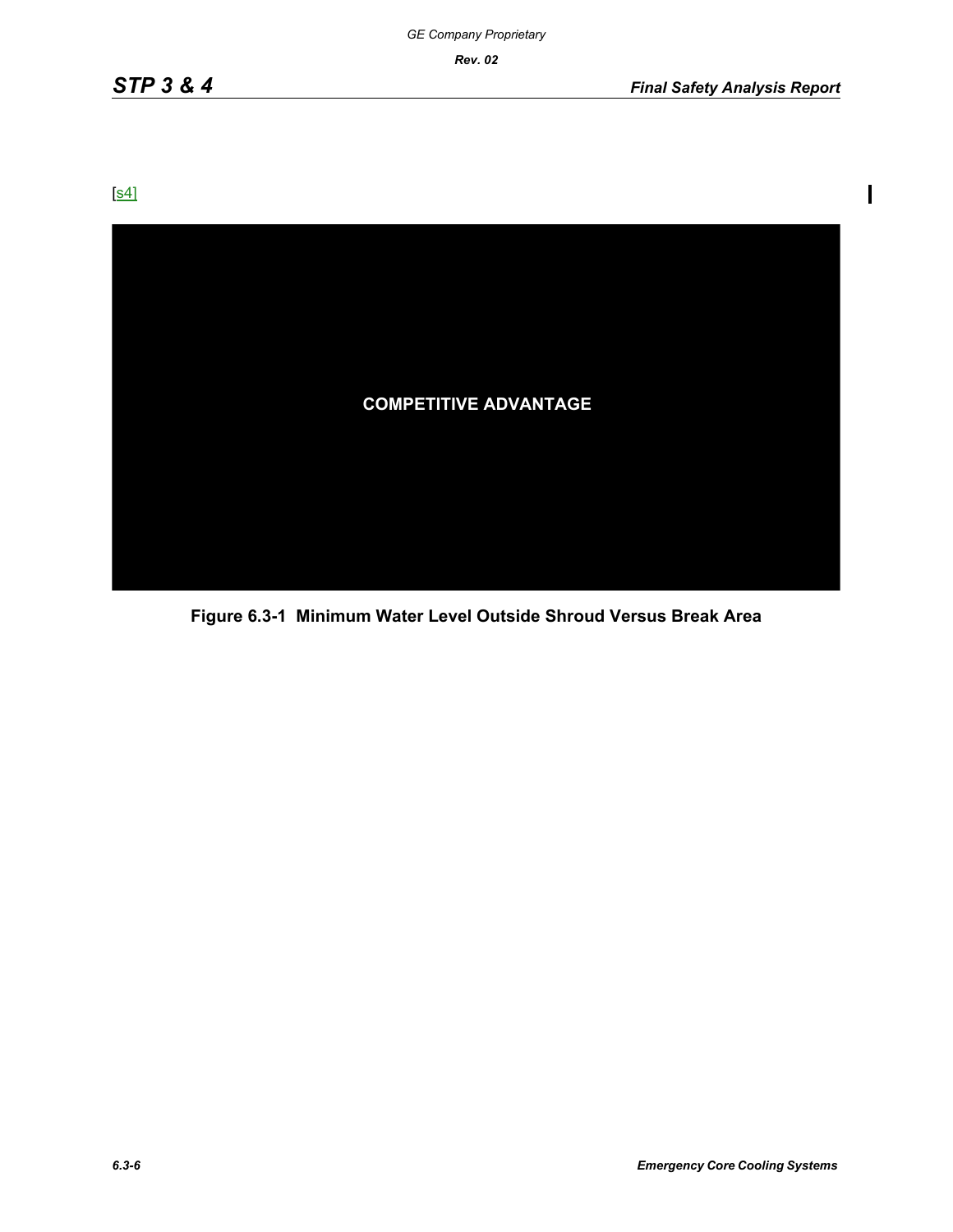

**Figure 6.3-11 Normalized Core Power Versus Time for Loss-of-Coolant Accident Analysis**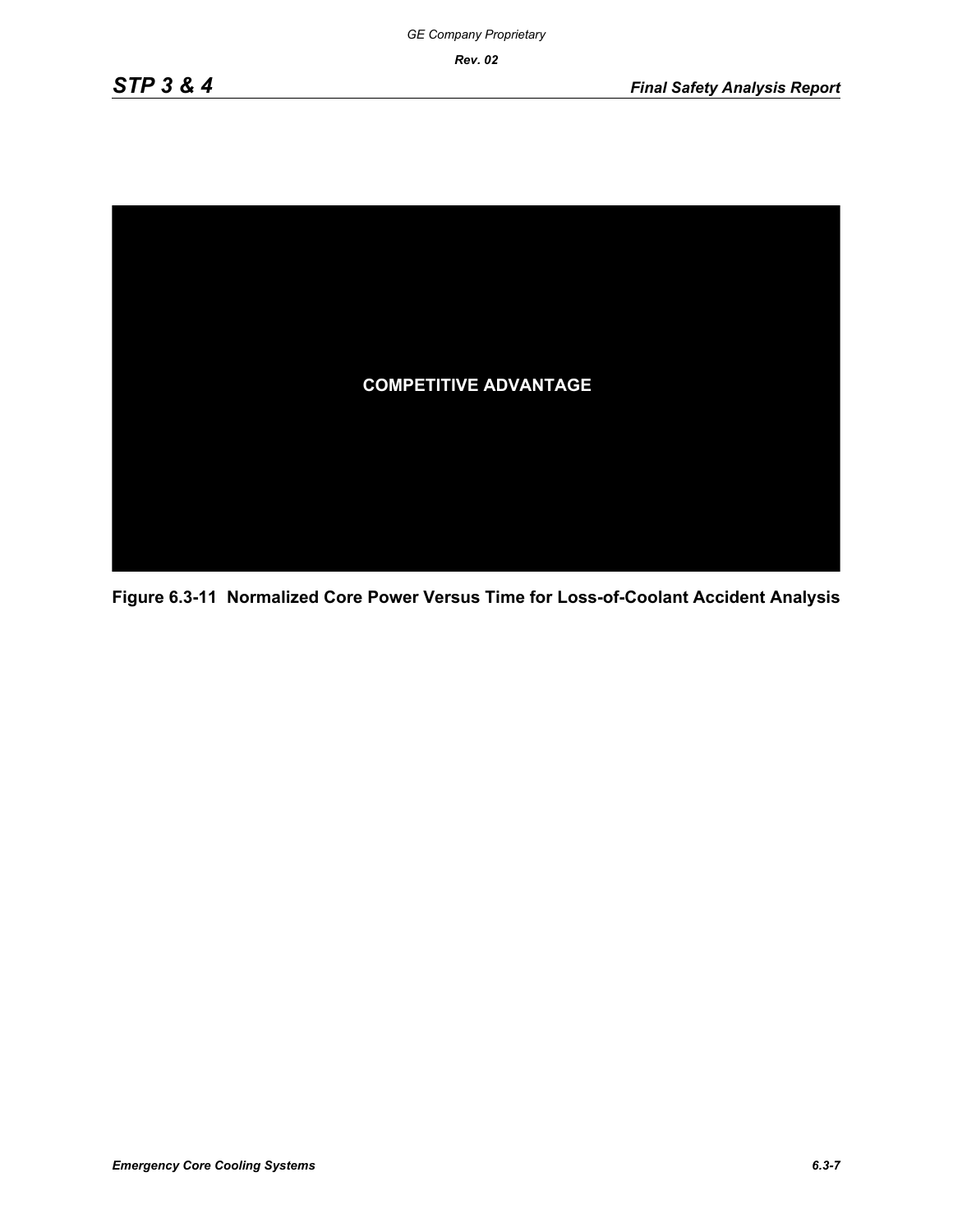

**Figure 6.3-12 Normalized Core Flow Following a Main Steamline Break Inside Containment, HPCF Diesel Generator Failure**



**Figure 6.3-13 Minimum Critical Power Ratio Following a Main Steamline Break Inside Containment, HPCF Diesel Generator Failure**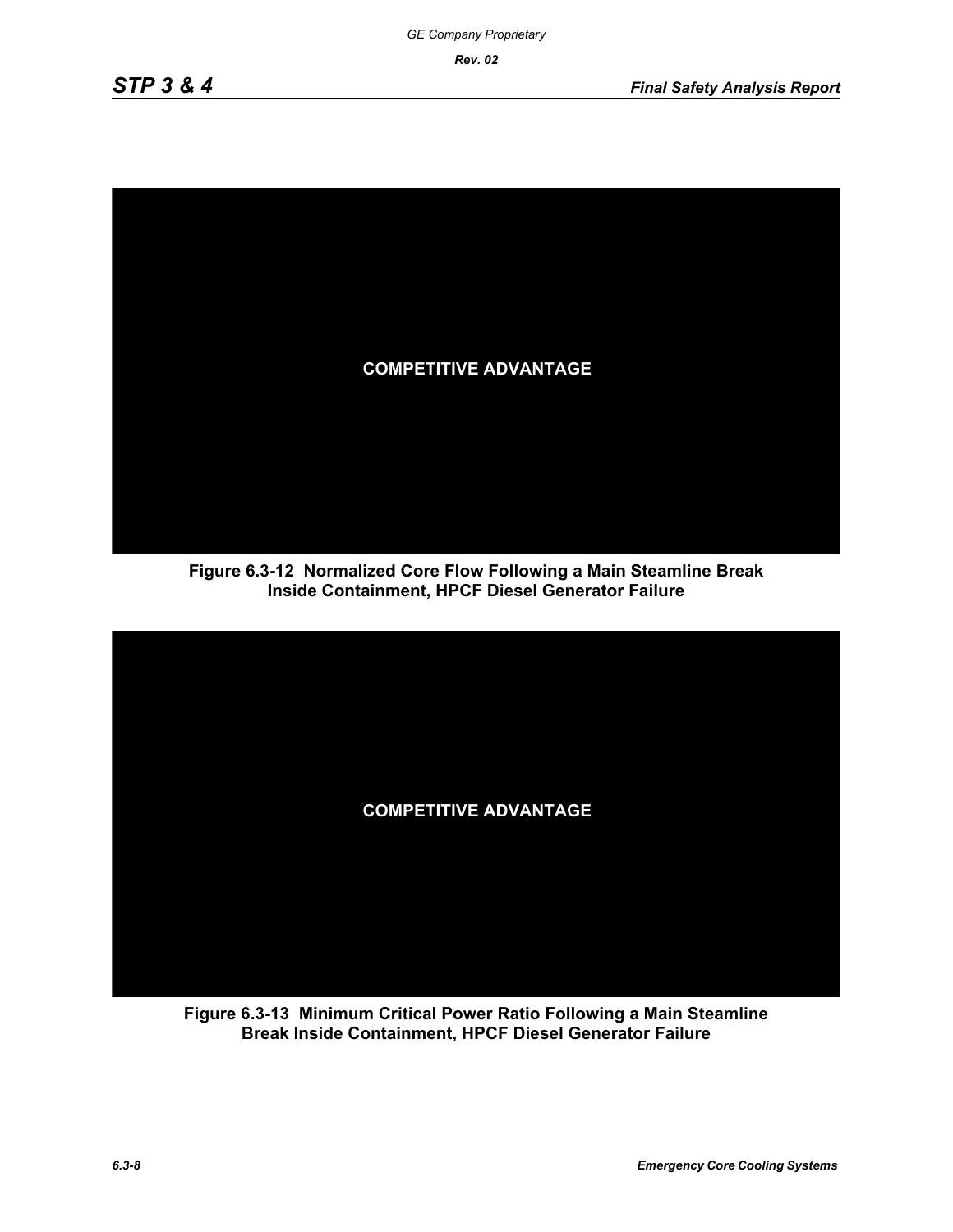

**Figure 6.3-14 Water Level in Fuel Channels Following a Main Steamline Break inside Containment, HPCF, Diesel Generator Failure**



**Figure 6.3-15 Water Level Inside Shroud Following a Main Steamline Break Inside Containment, HPCF, Diesel Generator Failure**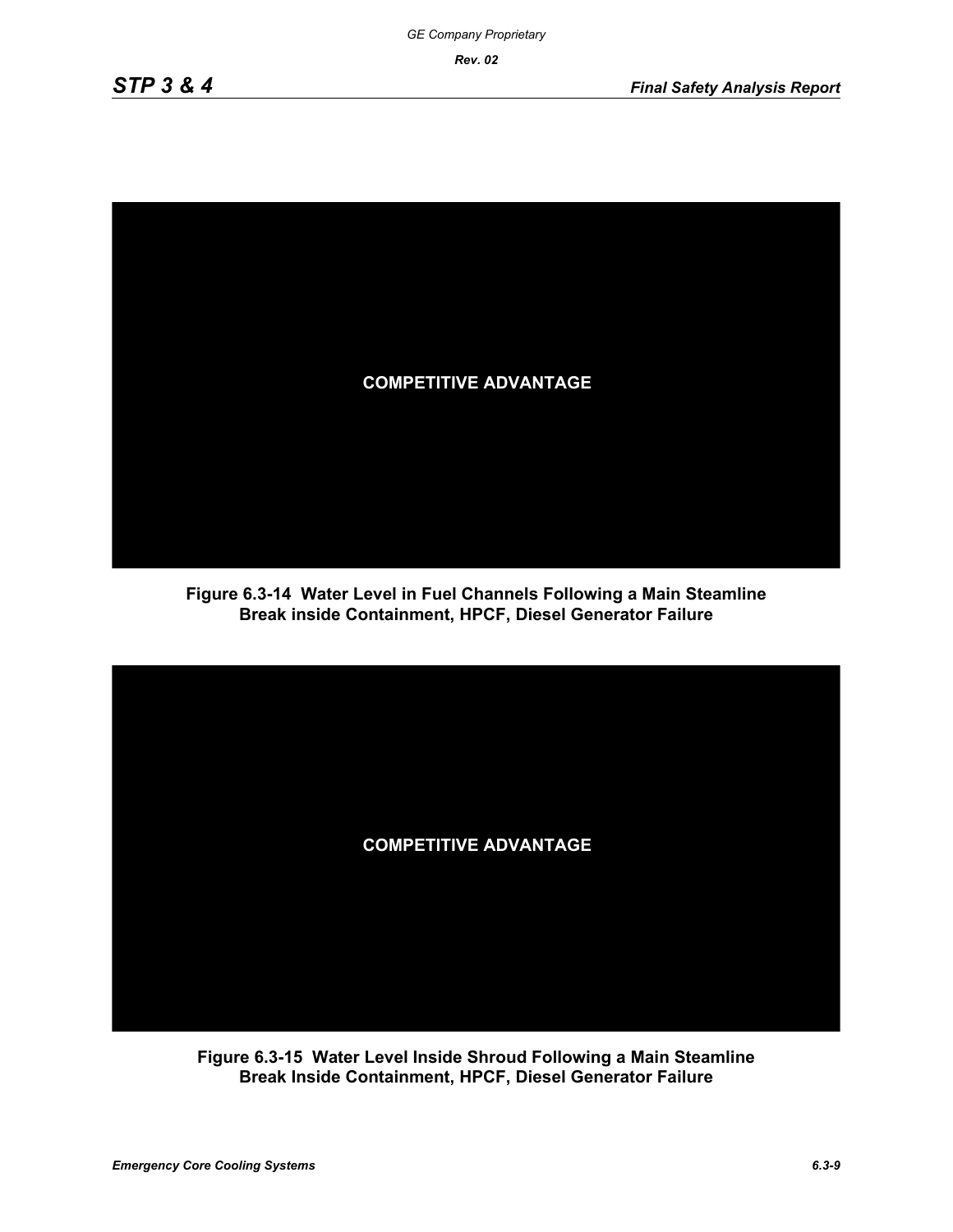

**Figure 6.3-16 Water Level Outside Shroud Following a Main Steamline Break Inside Containment, HPCF Diesel Generator Failure**



**Figure 6.3-17 Vessel Pressure Following a Main Steamline Break Inside Containment, HPCF Diesel Generator Failure**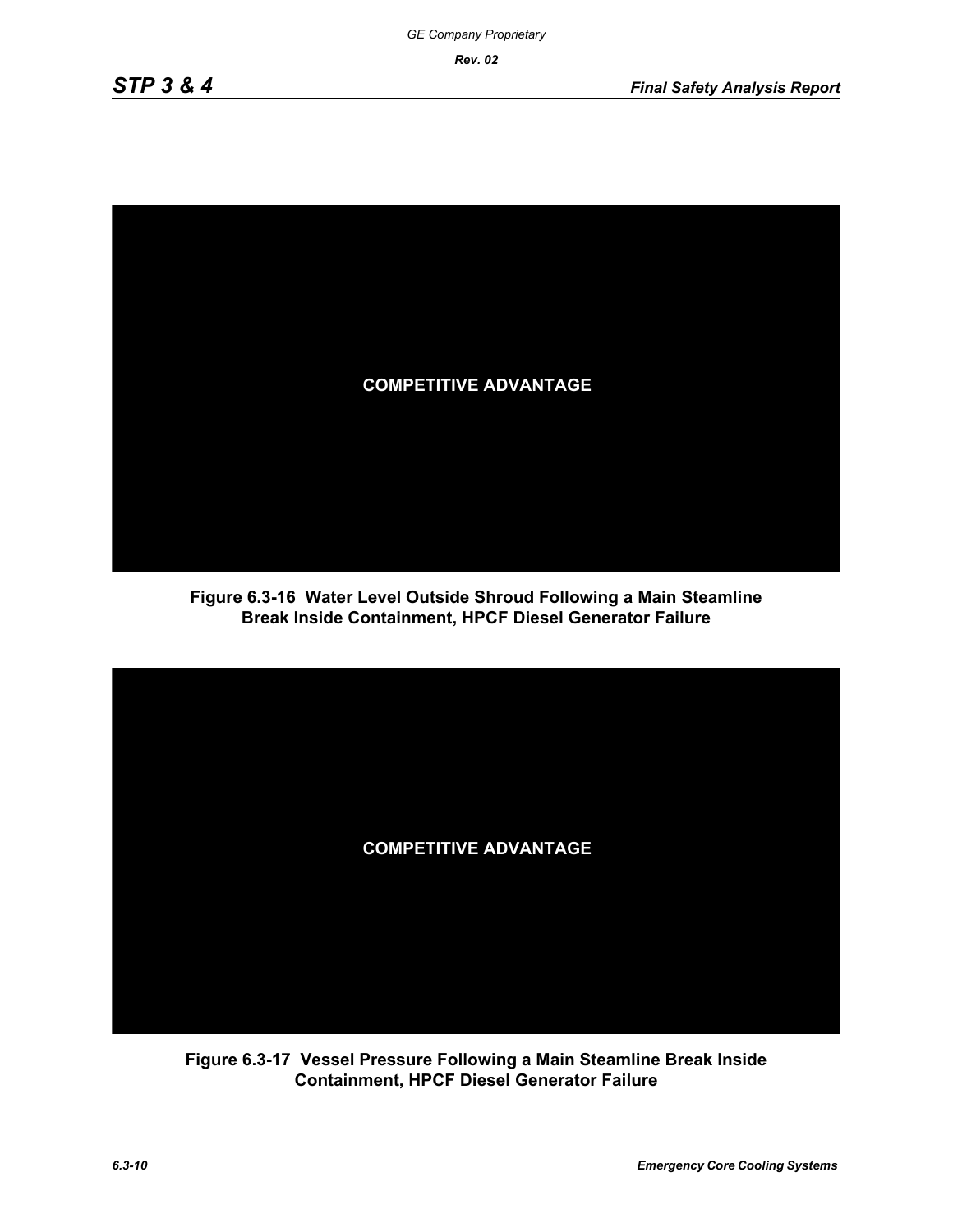

**Figure 6.3-18 Flow Out of Vessel Following a Main Steamline Break Inside Containment, HPCF Diesel Generator Failure**



**Figure 6.3-19 Flow Into Vessel Following a Main Steamline Break Inside Containment, HPCF Diesel Generator Failure**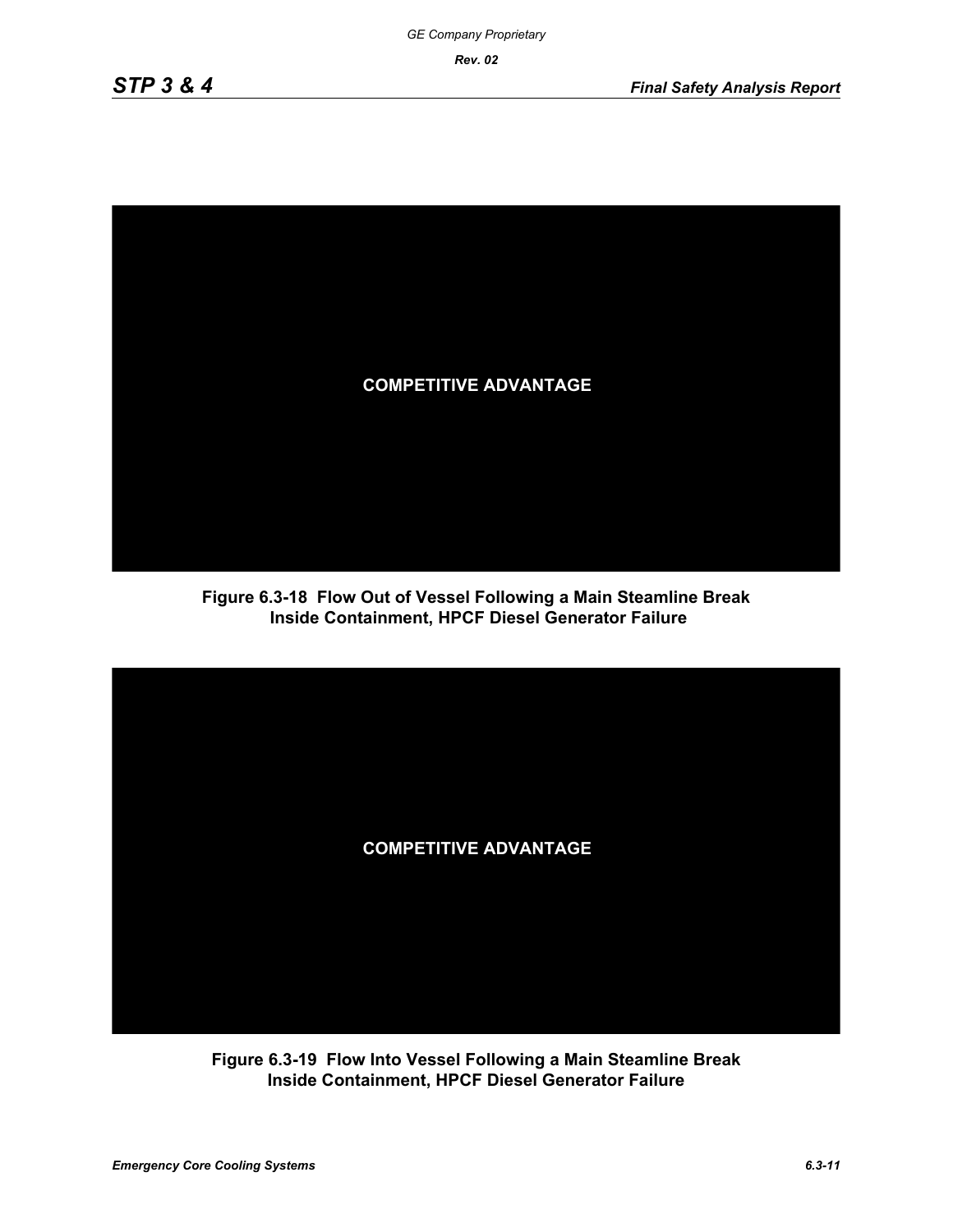

**Figure 6.3-20 Peak Cladding Temperature Following a Main Steamline Break Inside Containment Diesel Generator Failure**



**Figure 6.3-21 Normalized Core Flow Following a Feedwater Line Break, HPCF Diesel Generator Failure**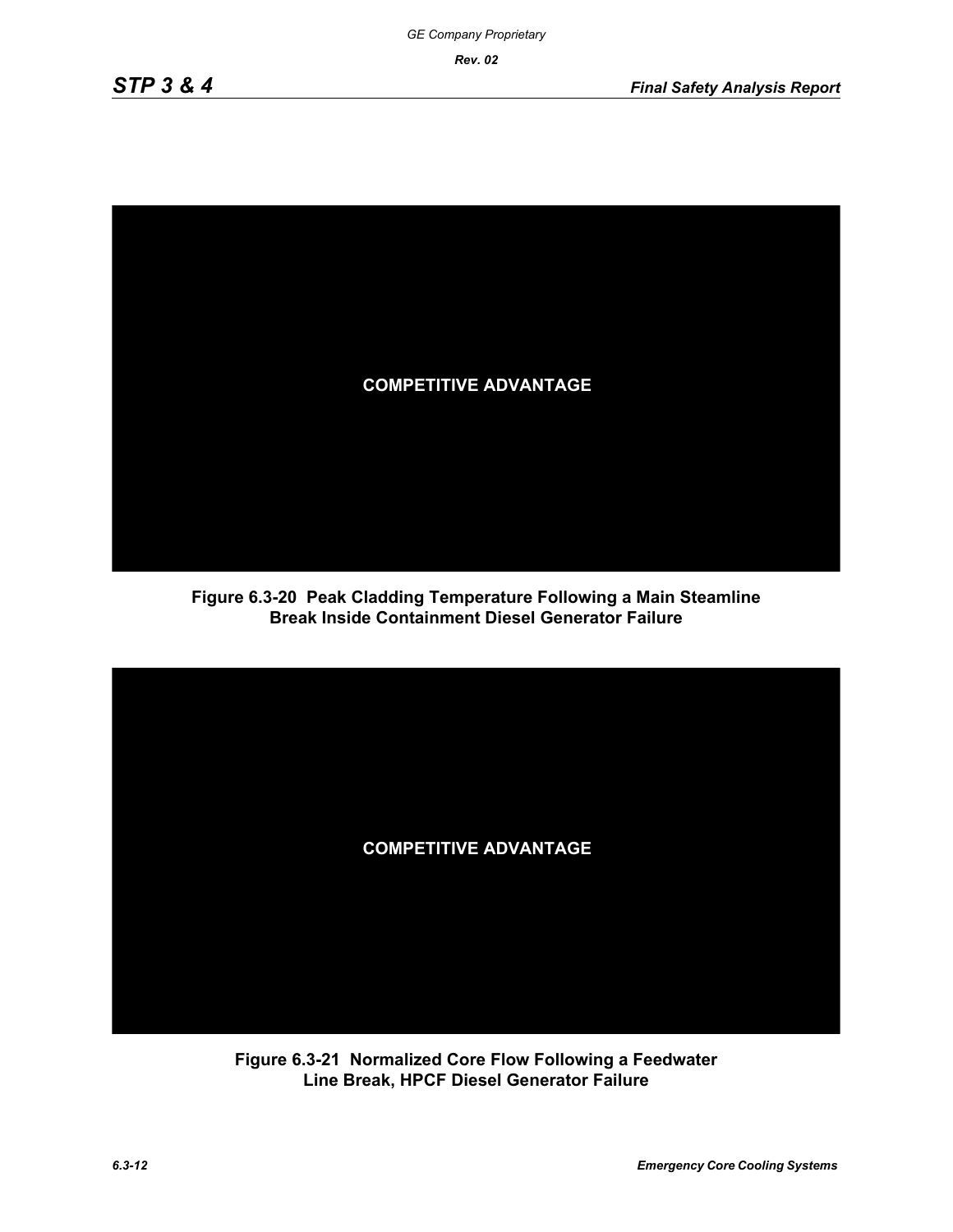

**Figure 6.3-22 Minimum Critical Power Ratio Following a Feedwater Line Break, HPCF Diesel Generator Failure**



**Figure 6.3-23 Water Level in Fuel Channels Following a Feedwater Line Break, HPCF Diesel Generator Failure**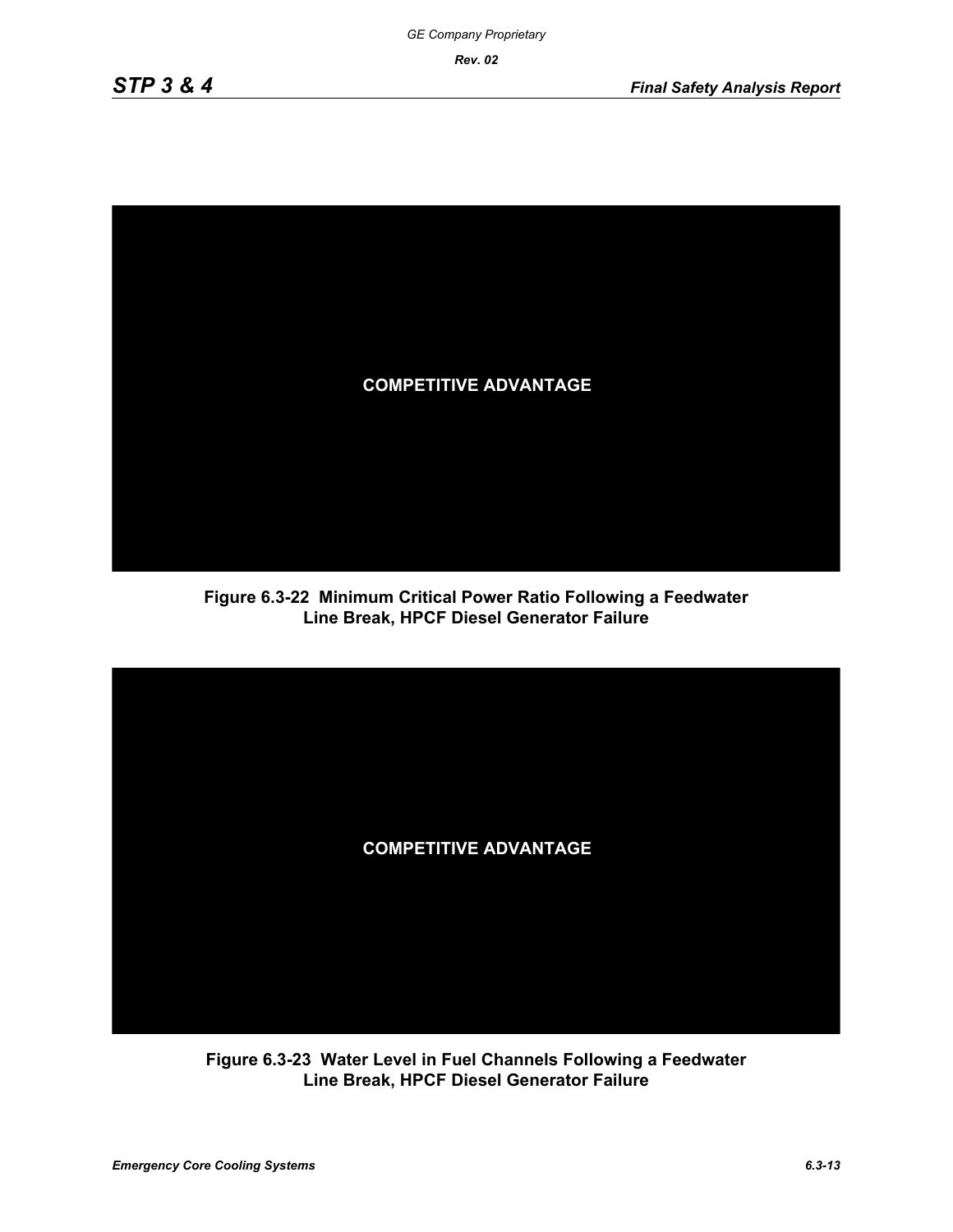

**Figure 6.3-24 Water Level Inside Shroud Following a Feedwater Line Break, HPCF Diesel Generator Failure**



**Figure 6.3-25 Water Level Outside Shroud Following a Feedwater Line Break, HPCF Diesel Generator Failure**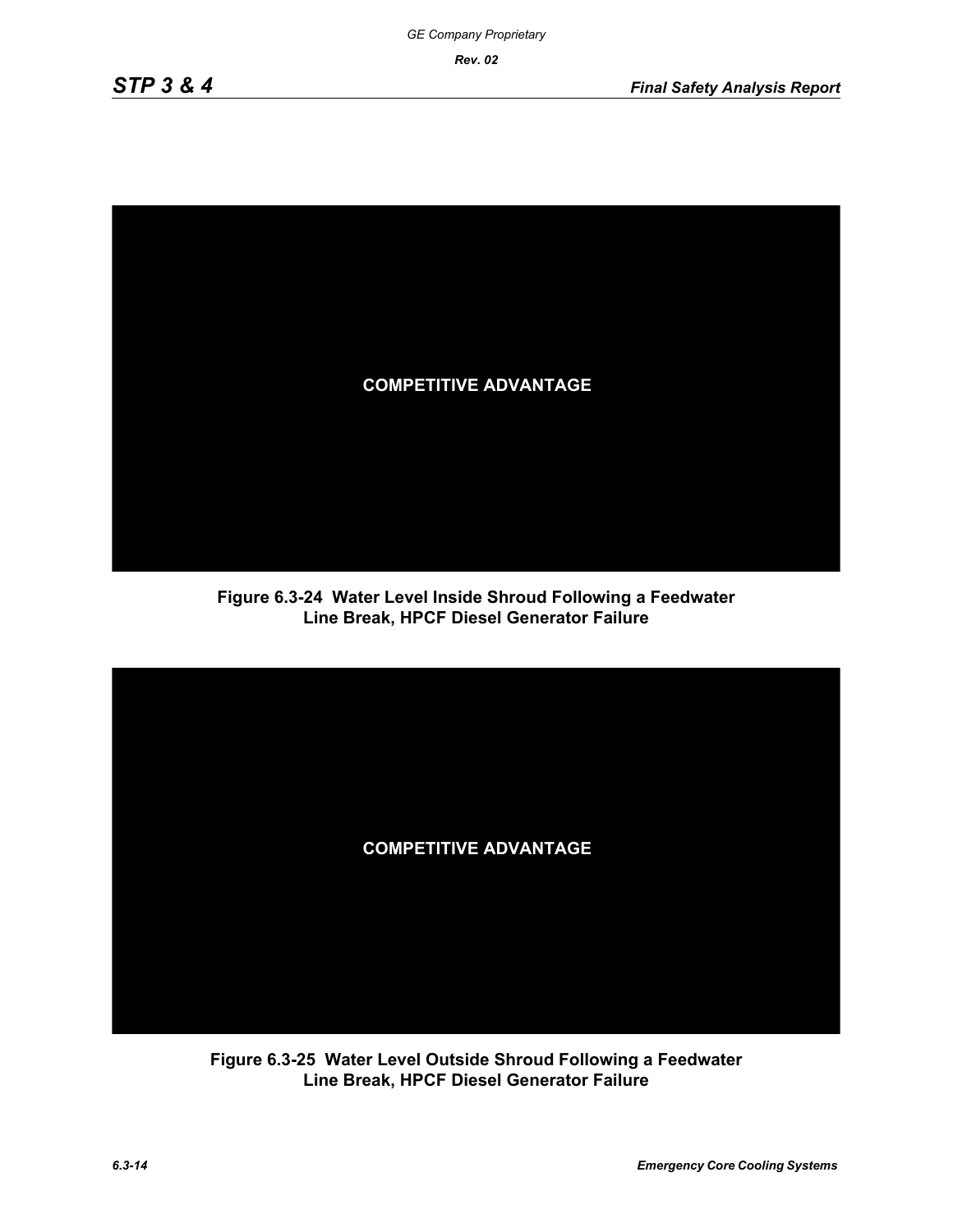

**Figure 6.3-26 Vessel Pressure Following a Feedwater Line Break, HPCF Diesel Generator Failure**



**Figure 6.3-27 Flow Out of Vessel Following a Feedwater Line Break, HPCF Diesel Generator Failure**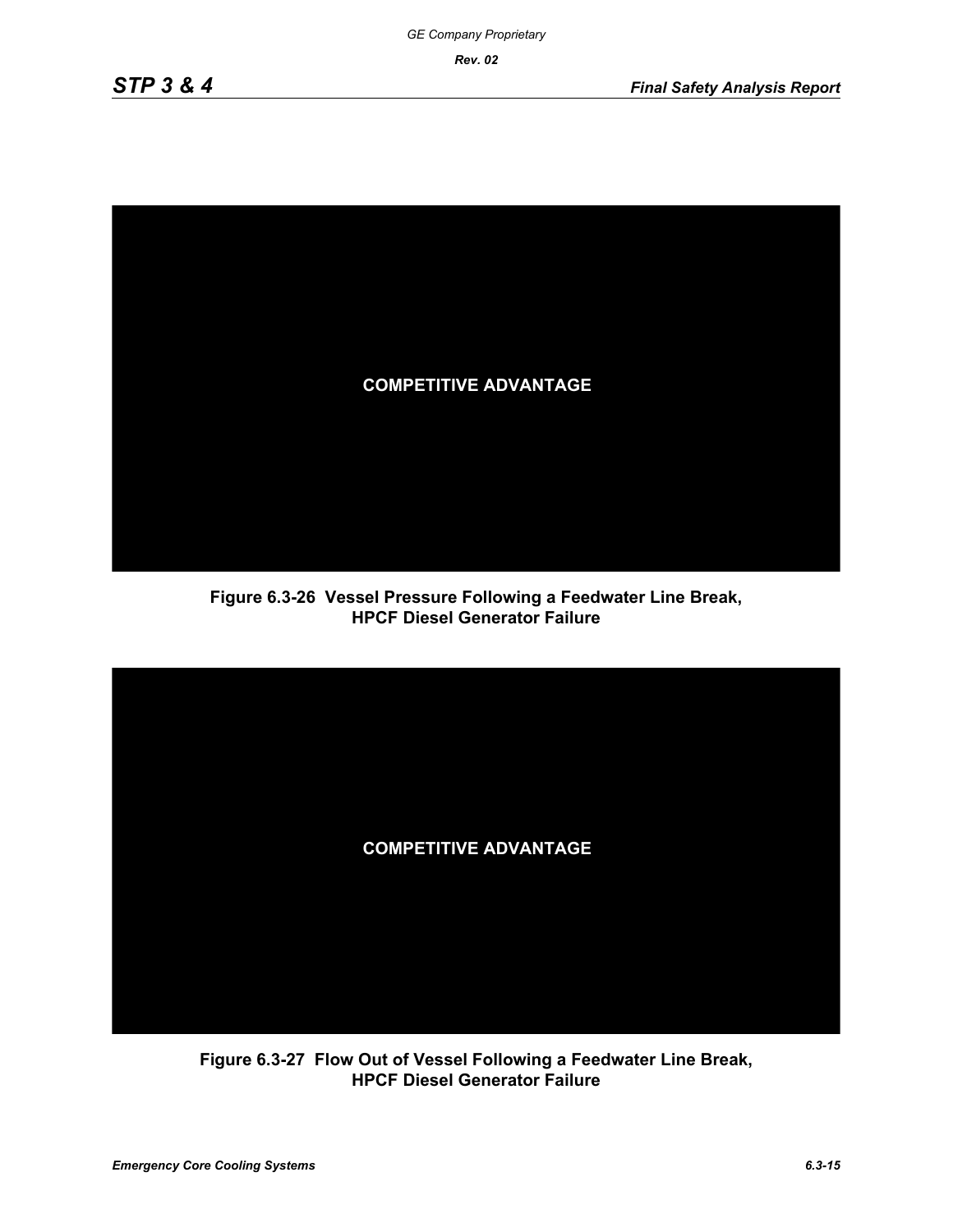

**Figure 6.3-28 Flow Into Vessel Following a Feedwater Line Break, HPCF Diesel Generator Failure**



**Figure 6.3-29 Peak Cladding Temperature Following a Feedwater Line Break, HPCF Diesel Generator Failure**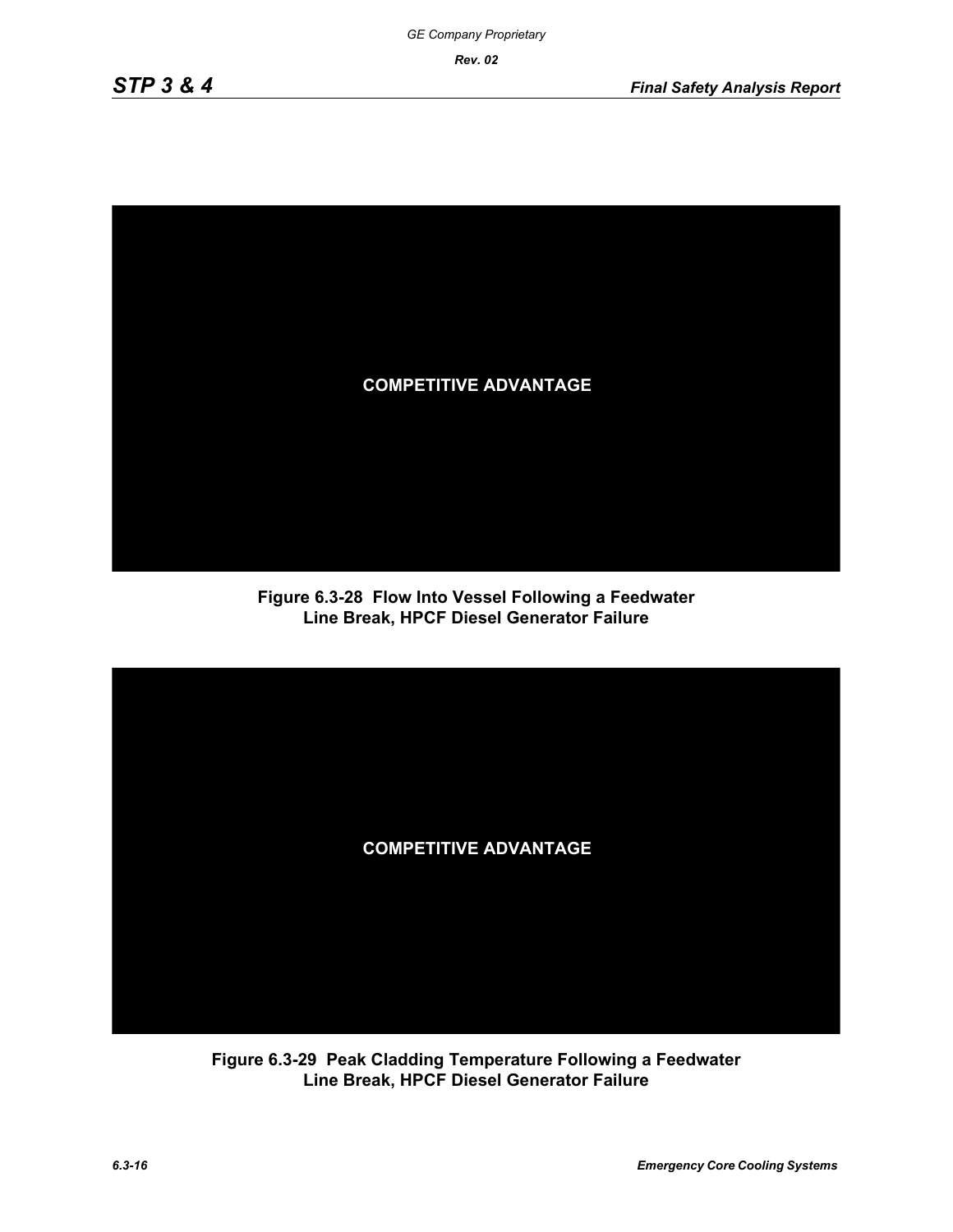

**Figure 6.3-30 Water Level in Fuel Channels Following an RHR Shutdown Suction Line Break, HPCF Diesel Generator Failure**



**Figure 6.3-31 Water Level Inside Shroud Following an RHR Shutdown Suction Line Break, HPCF Diesel Generator Failure**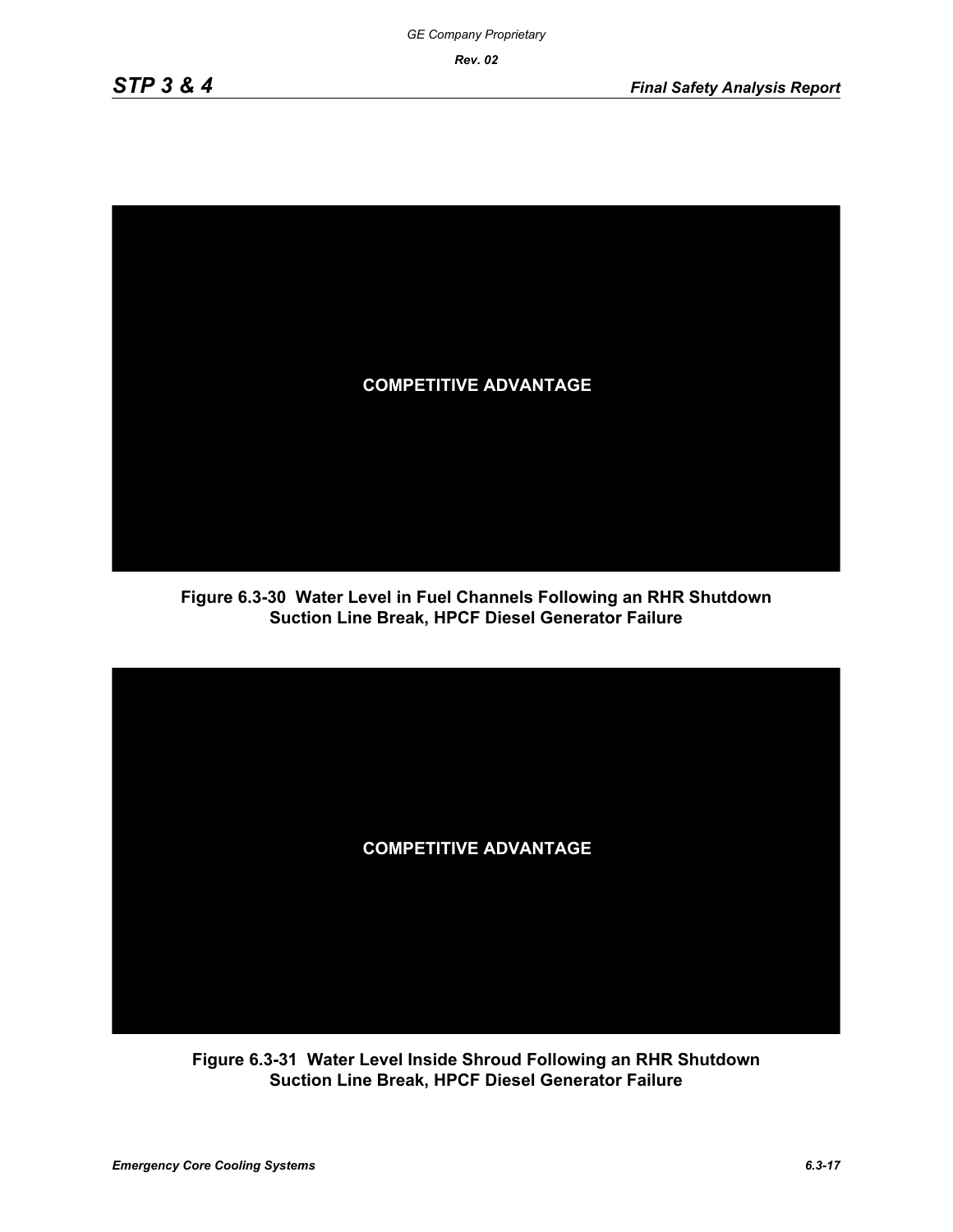

**Figure 6.3-32 Water Level Outside Shroud Following an RHR Shutdown Suction Line Break, HPCF Diesel Generator Failure**



**Figure 6.3-33 Vessel Pressure Following an RHR Shutdown Suction Line Break, HPCF Diesel Generator Failure**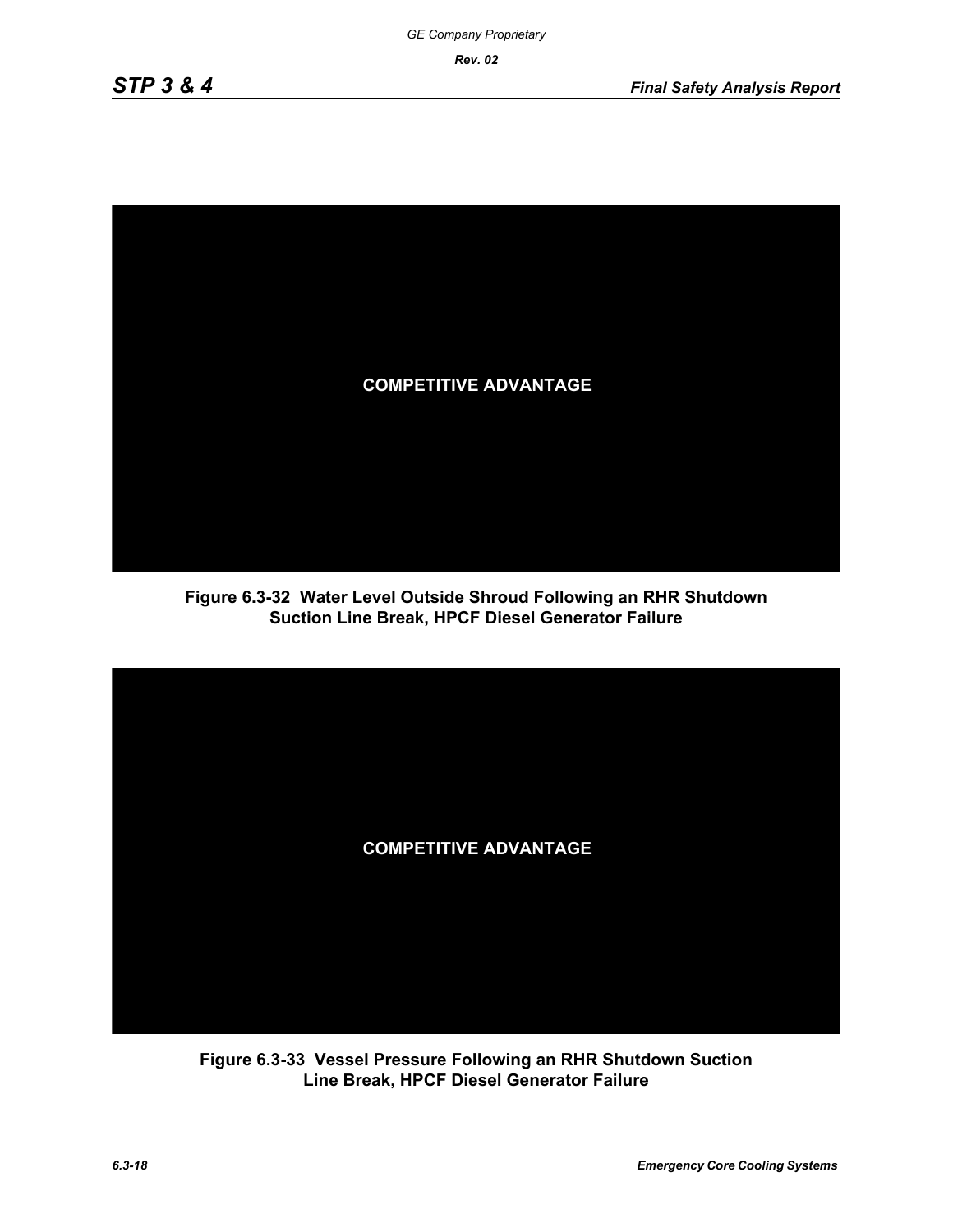

**Figure 6.3-34 Flow Out of Vessel Following an RHR Shutdown Suction Line Break, HPCF Diesel Generator Failure**



**Figure 6.3-35 Flow Into Vessel Following an RHR Shutdown Suction Line Break, HPCF Diesel Generator Failure**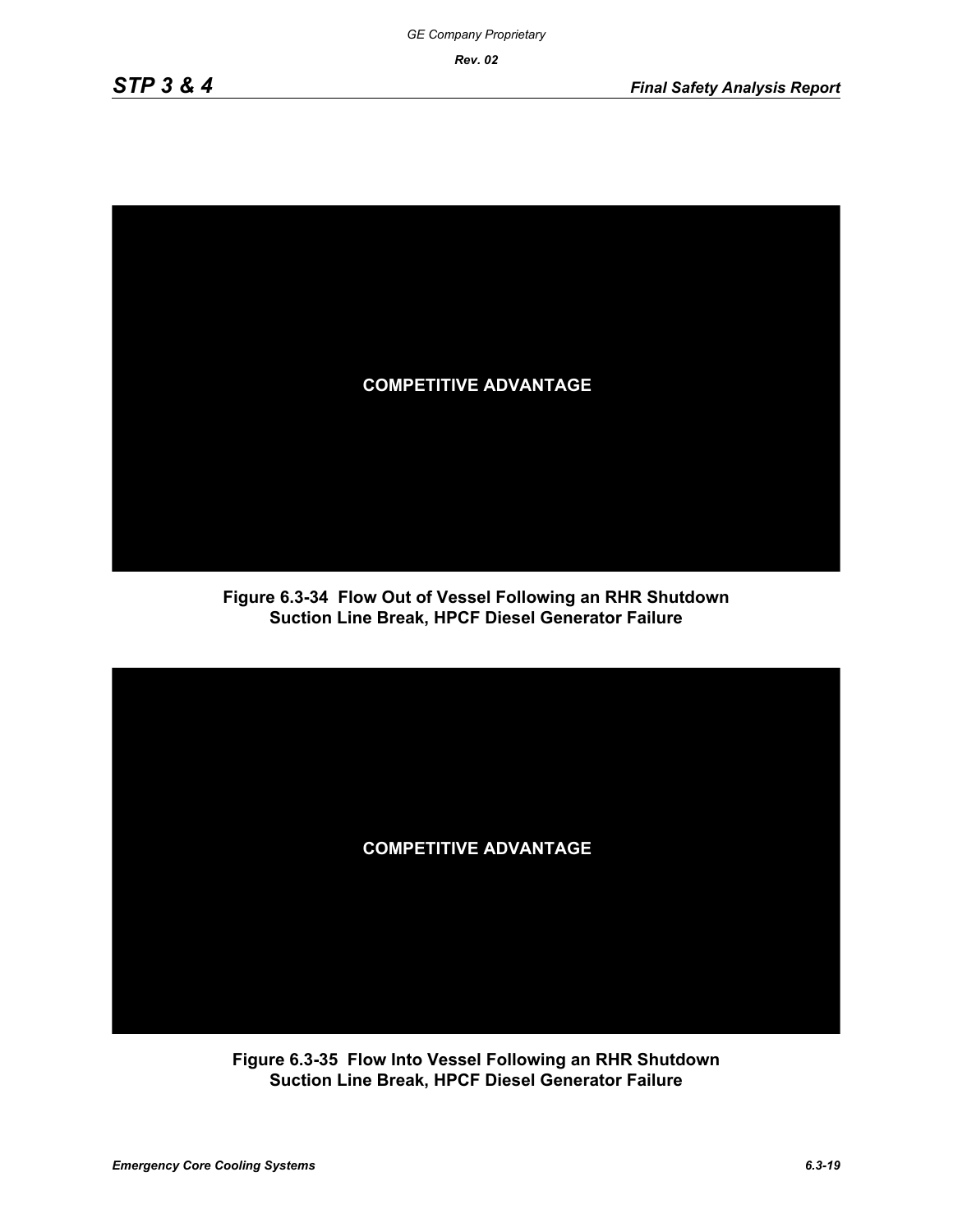

**Figure 6.3-36 Peak Cladding Temperature Following an RHR Shutdown Suction Line, HPCF Diesel Generator Failure**



**Figure 6.3-37 Water Level in Fuel Channels Following an RHR/LPFL Injection Line Break, HPCF Diesel Generator Failure**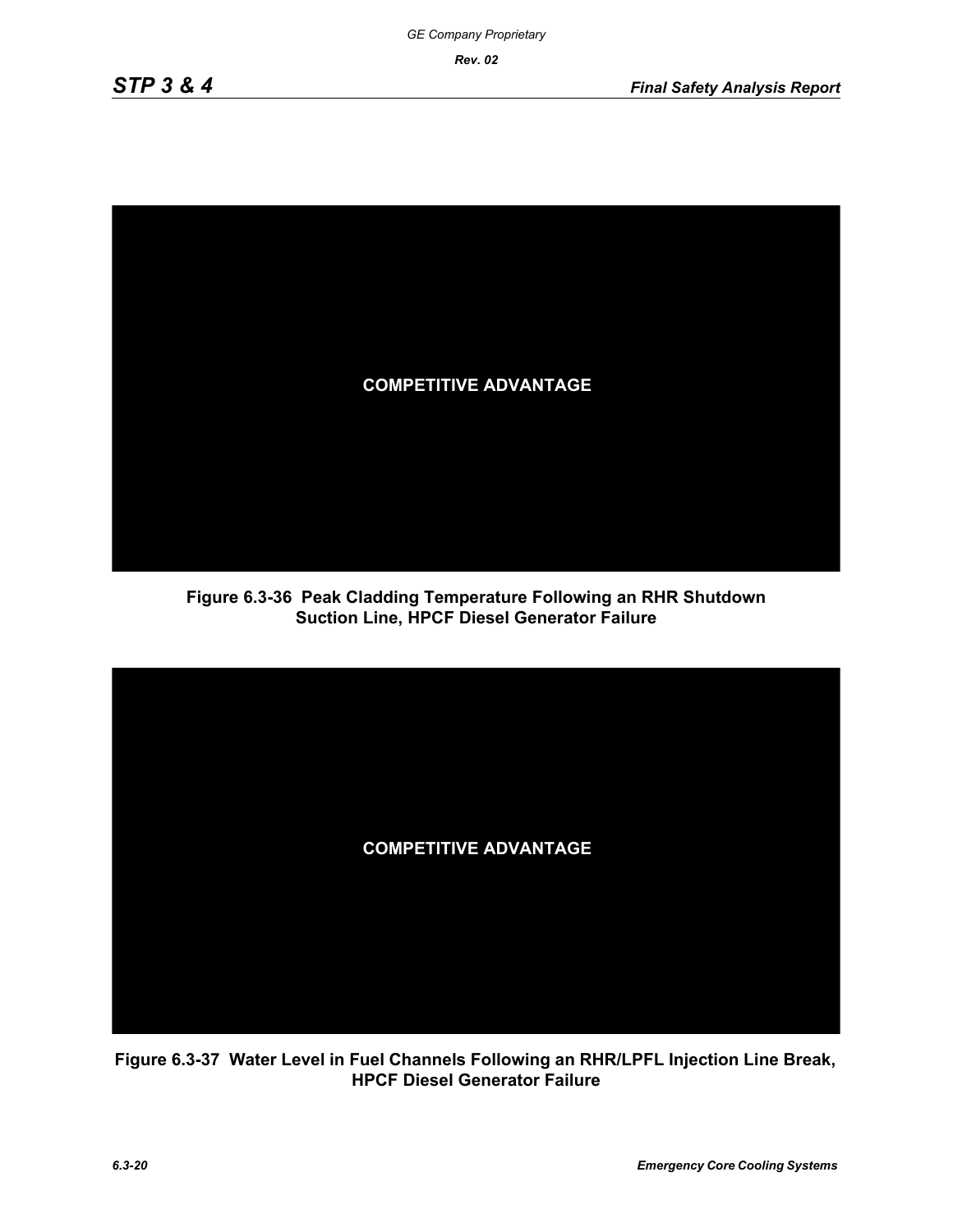

**Figure 6.3-38 Water Level Inside Shroud Following an RHR/LPFL Injection Line Break, HPCF Diesel Generator Failure**



**Figure 6.3-39 Water Level Outside Shroud Following an RHR/LPFL Injection Line Break, HPCF Diesel Generator Failure**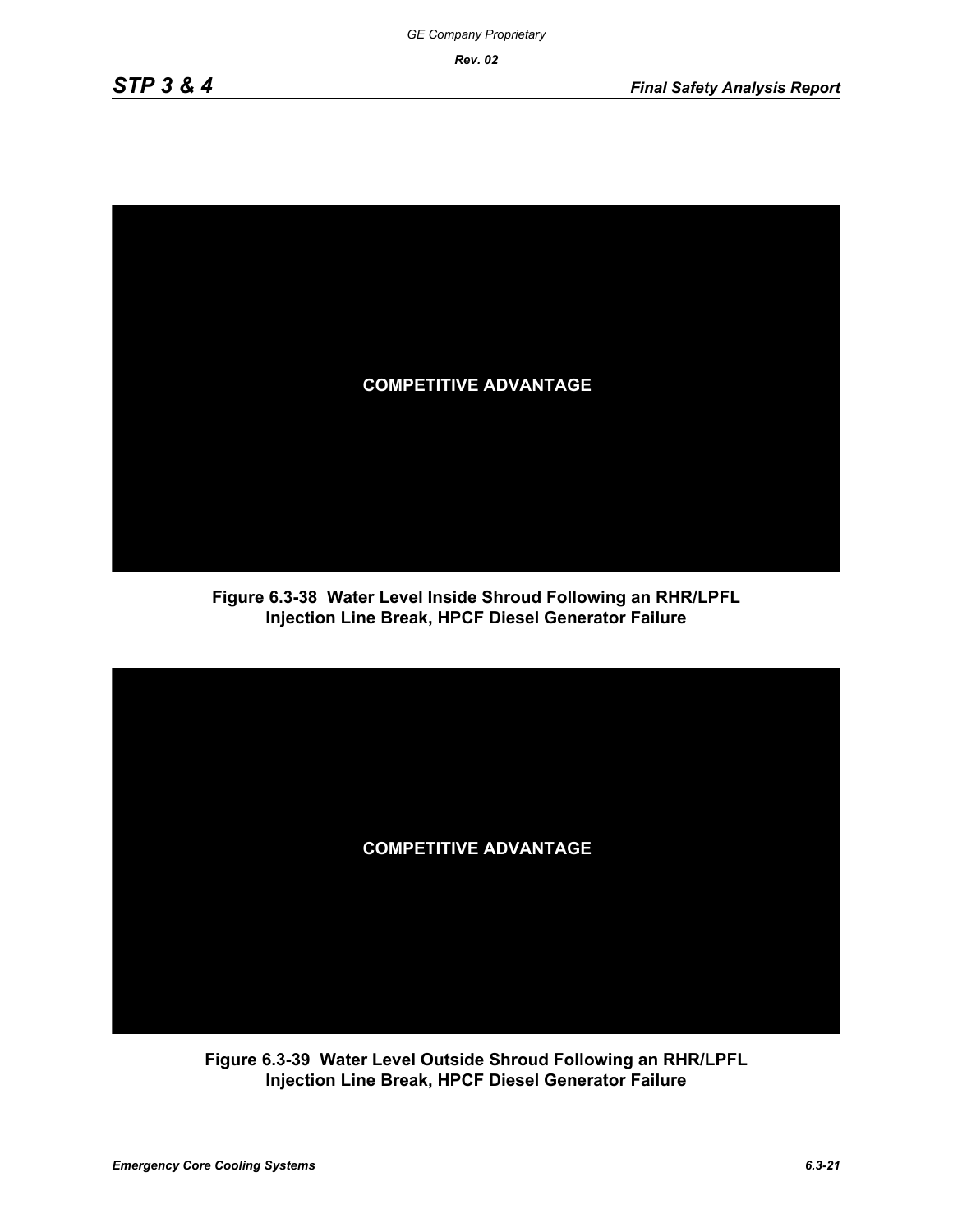

**Figure 6.3-40 Vessel Pressure Following an RHR/LPFL Injection Line Break, HPCF Diesel Generator Failure**



**Figure 6.3-41 Flow Out of Vessel Following an RHR/LPFL Injection Line Break, HPCF Diesel Generator Failure**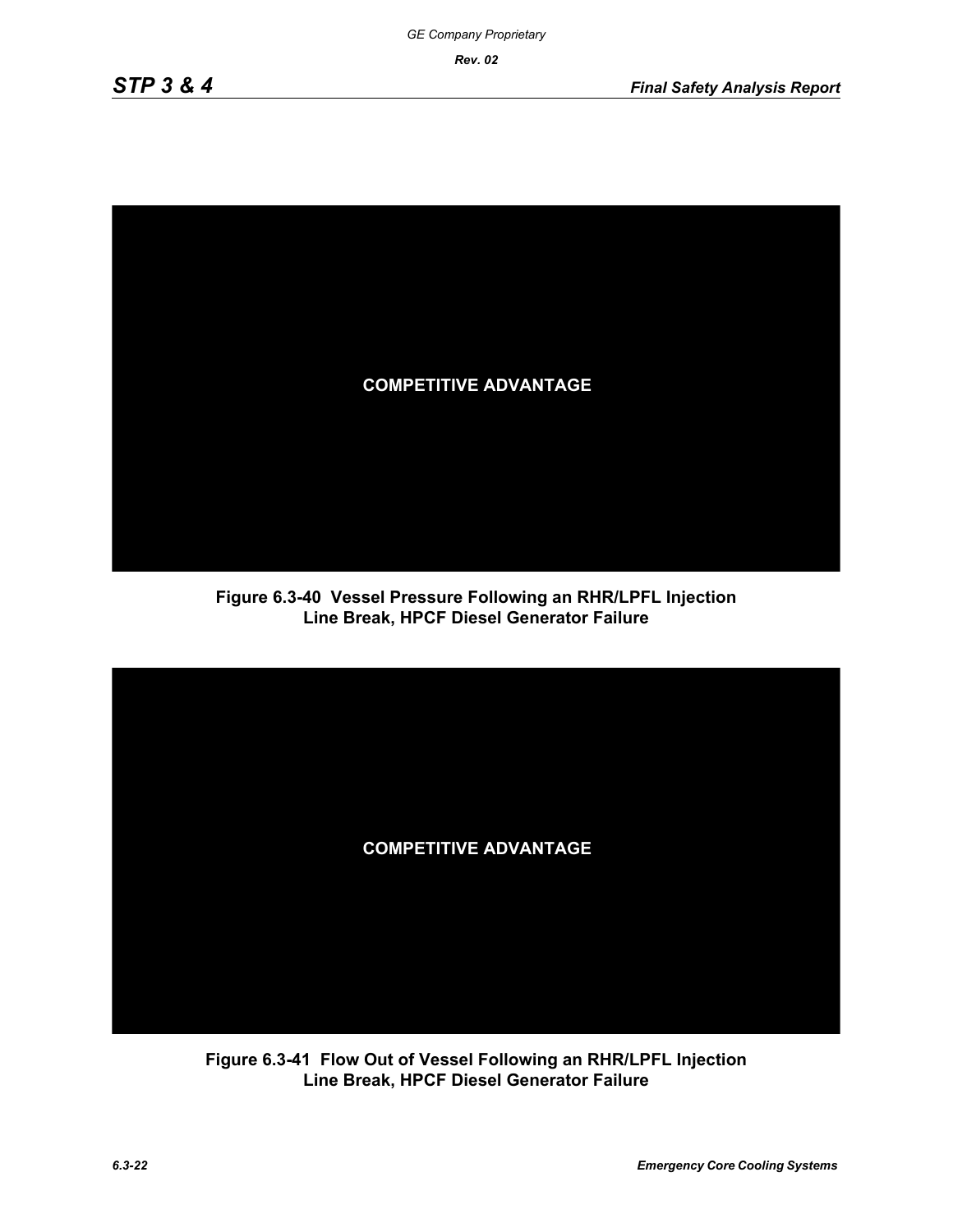

**Figure 6.3-42 Flow into Vessel Following an RHR/LPFL Injection Line Break, HPCF Diesel Generator Failure**



**Figure 6.3-43 Peak Cladding Temperature Following an RHR/LPFL Injection Line Break, HPCF Diesel Generator Failure**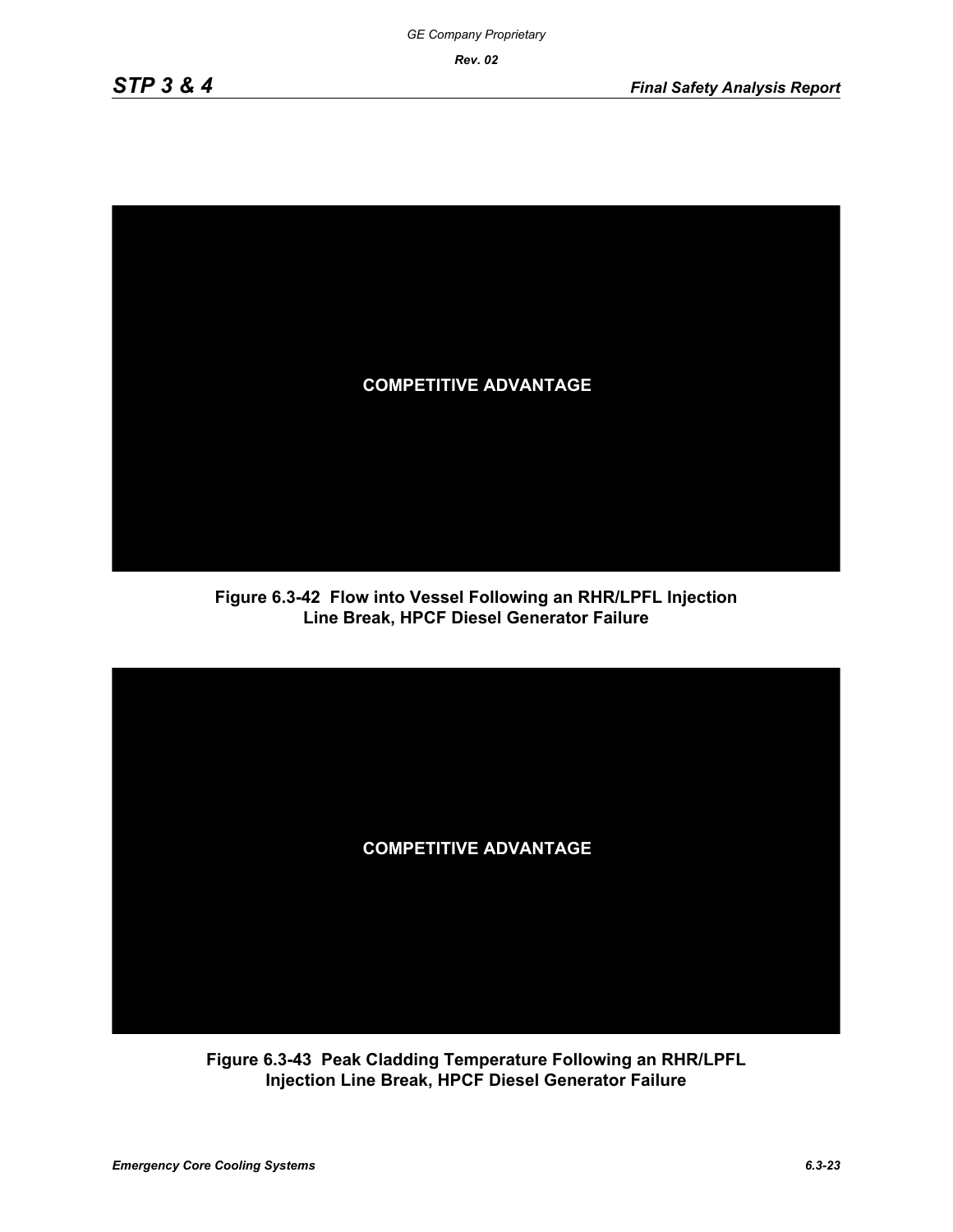

**Figure 6.3-44 Normalized Core Flow Following a Core Flooder Line Break, HPCF Diesel Generator Failure**



**Figure 6.3-45 Minimum Critical Power Ratio Following a Core Flooder Line Break, HPCF Diesel Generator Failure**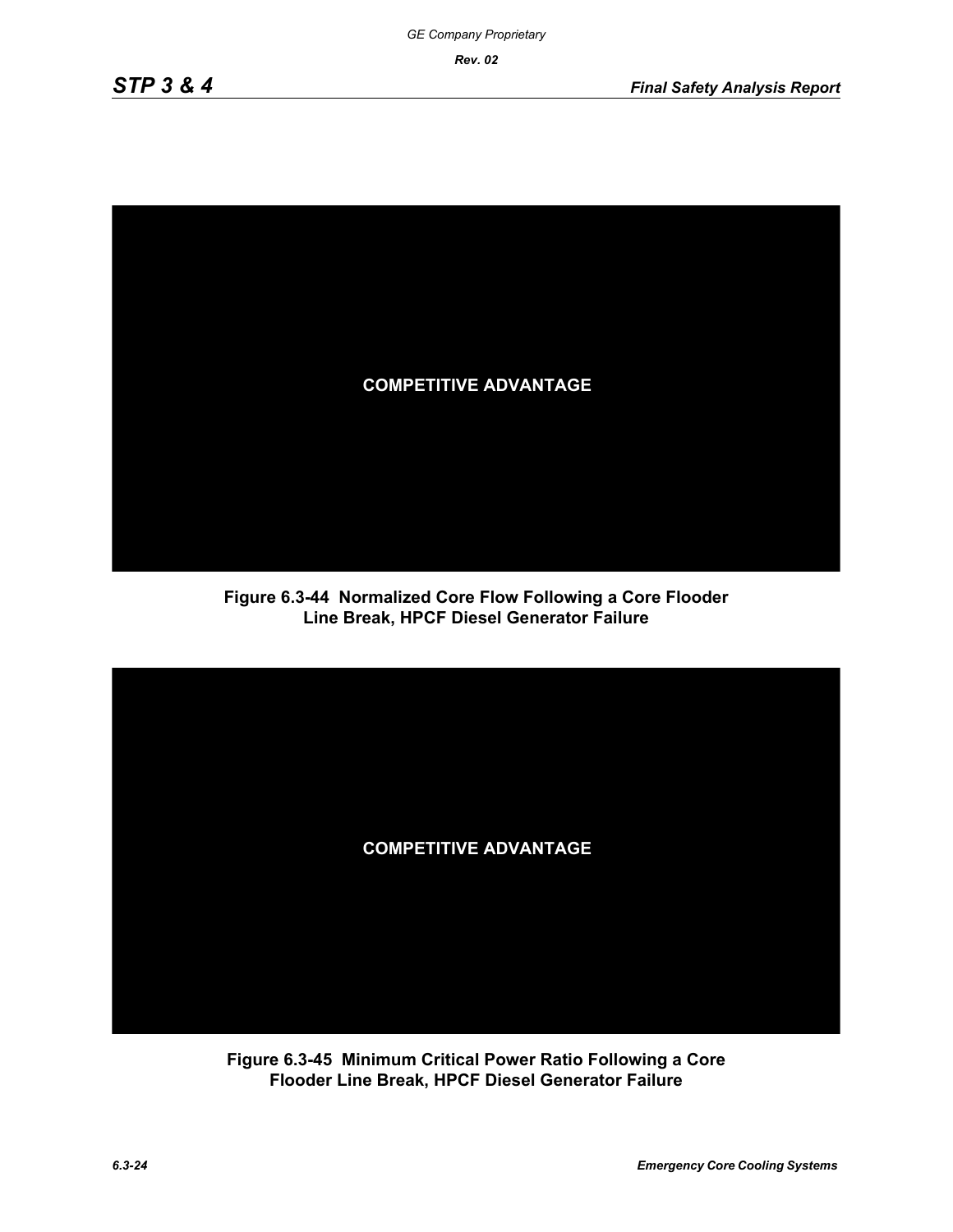

**Figure 6.3-46 Water Level in Fuel Channels Following a Core Flooder Line Break, HPCF Diesel Generator Failure**



**Figure 6.3-47 Water Level Inside Shroud Following a Core Flooder Line Break, HPCF Diesel Generator Failure**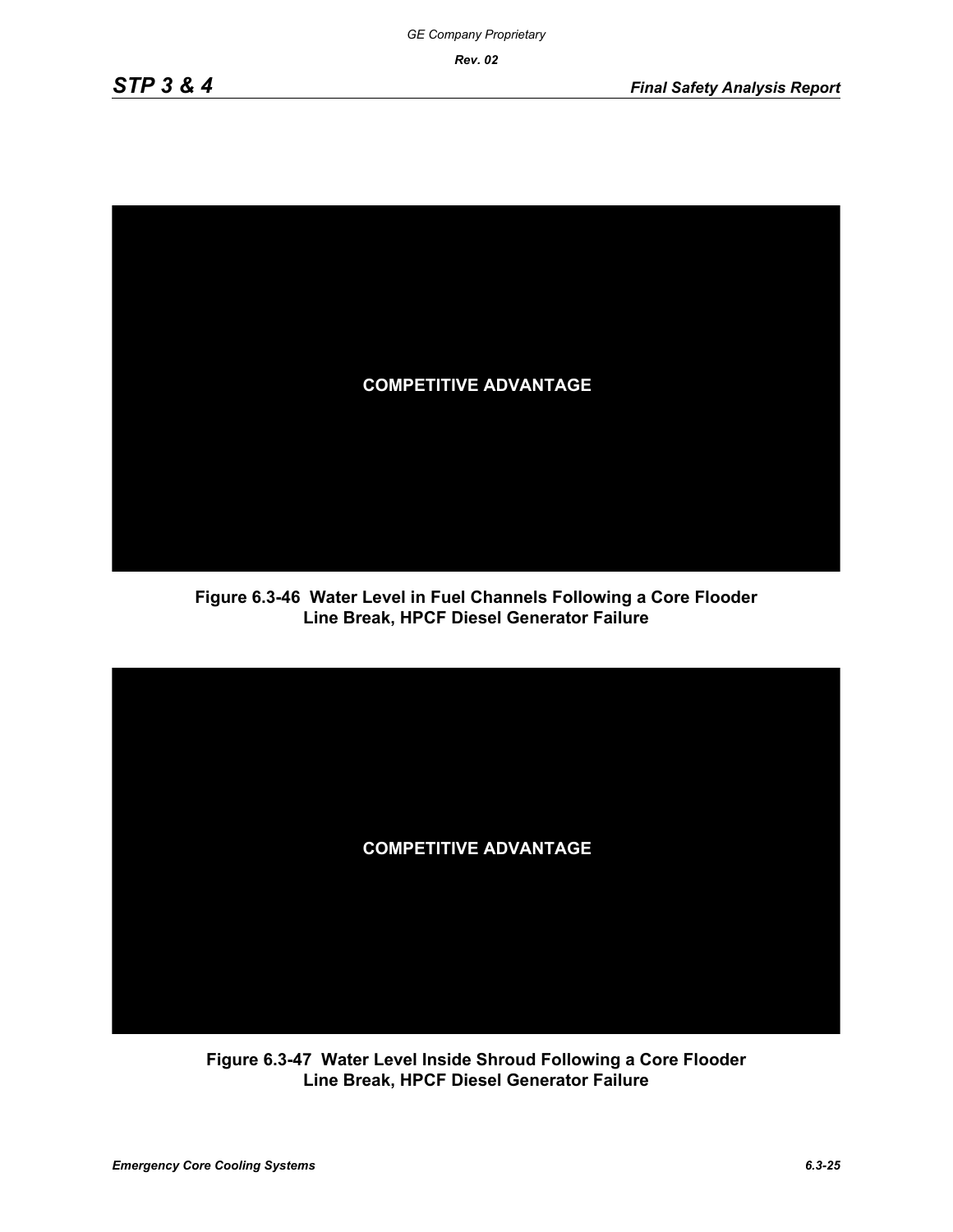

**Figure 6.3-48 Water Level Outside Shroud Following a Core Flooder Line Break, HPCF Diesel Generator Failure**



**Figure 6.3-49 Vessel Pressure Following a Core Flooder Line Break, HPCF Diesel Generator Failure**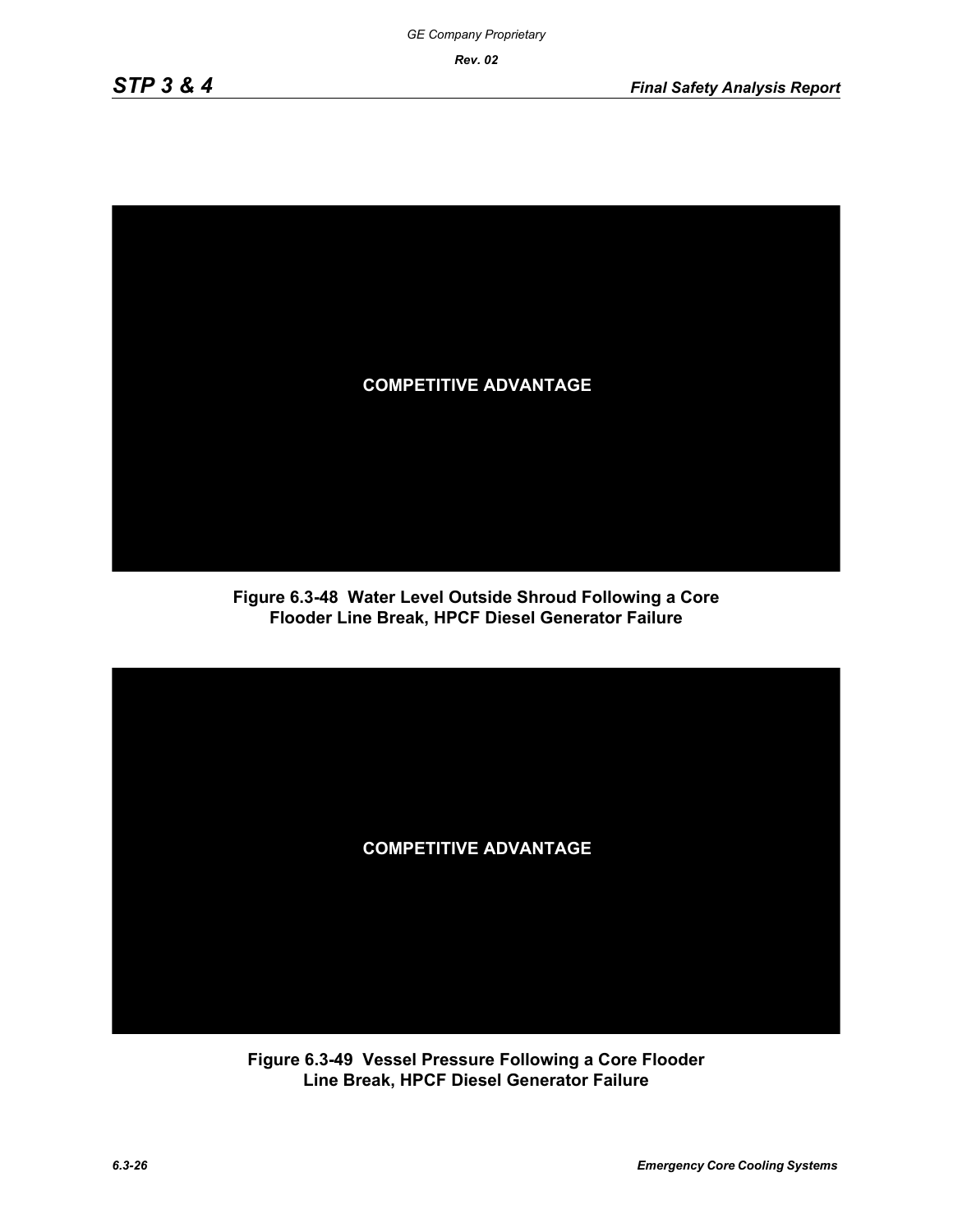

**Figure 6.3-50 Flow Out of Vessel Following a Core Flooder Line Break, HPCF Diesel Generator Failure**



**Figure 6.3-51 Flow Into Vessel Following a Core Flooder Line Break, HPCF Diesel Generator Failure**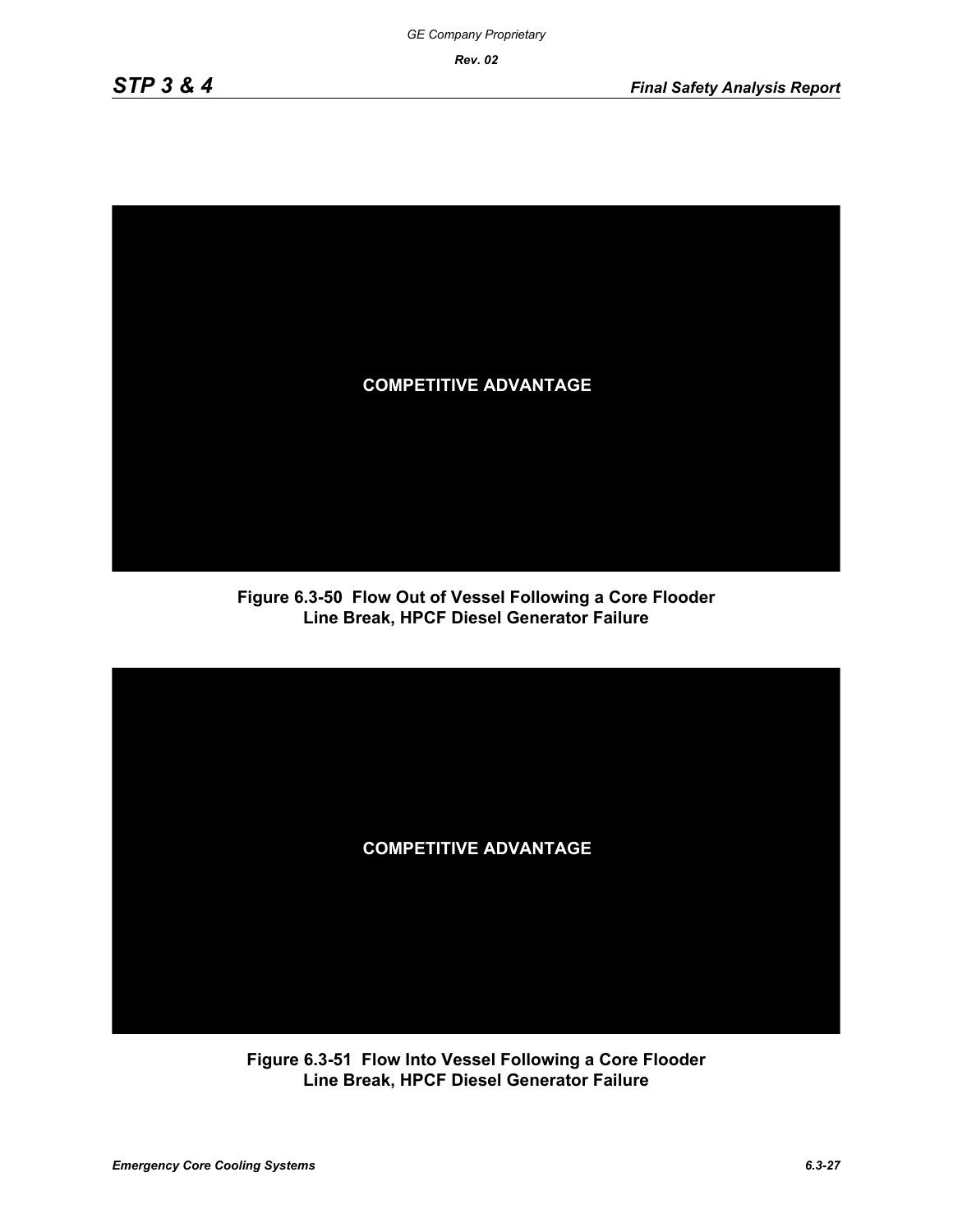

**Figure 6.3-52 Peak Cladding Temperature Following a Core Flooder Line Break, HPCF Diesel Generator Failure**



**Figure 6.3-53 Water Level in Fuel Channels Following a Bottom Drain Line Break, HPCF Diesel Generator Failure**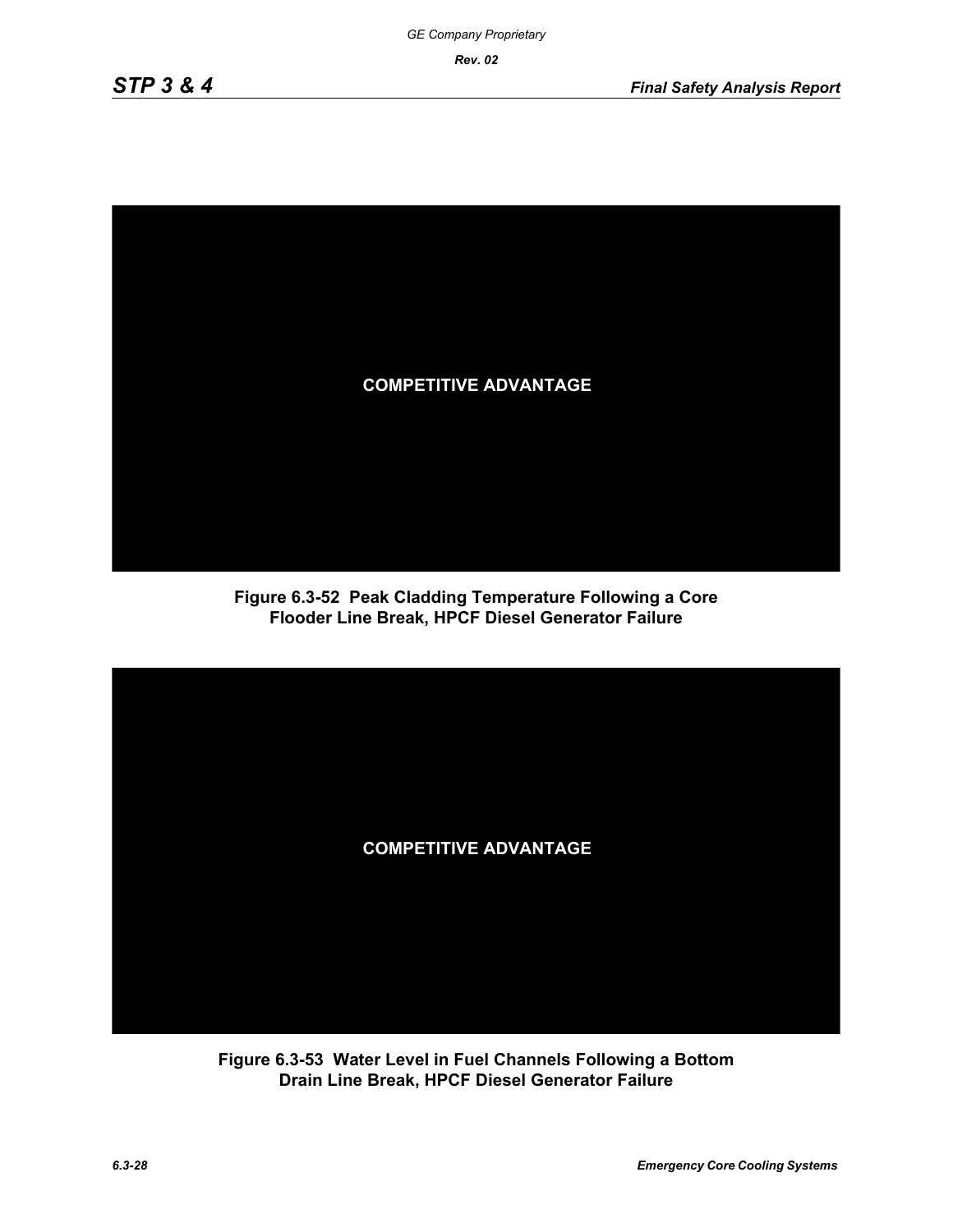

**Figure 6.3-54 Water Level Inside Shroud Following a Bottom Drain Line Break, HPCF Diesel Generator Failure**



**Figure 6.3-55 Water Level Outside Shroud Following a Bottom Drain Line Break, HPCF Diesel Generator Failure**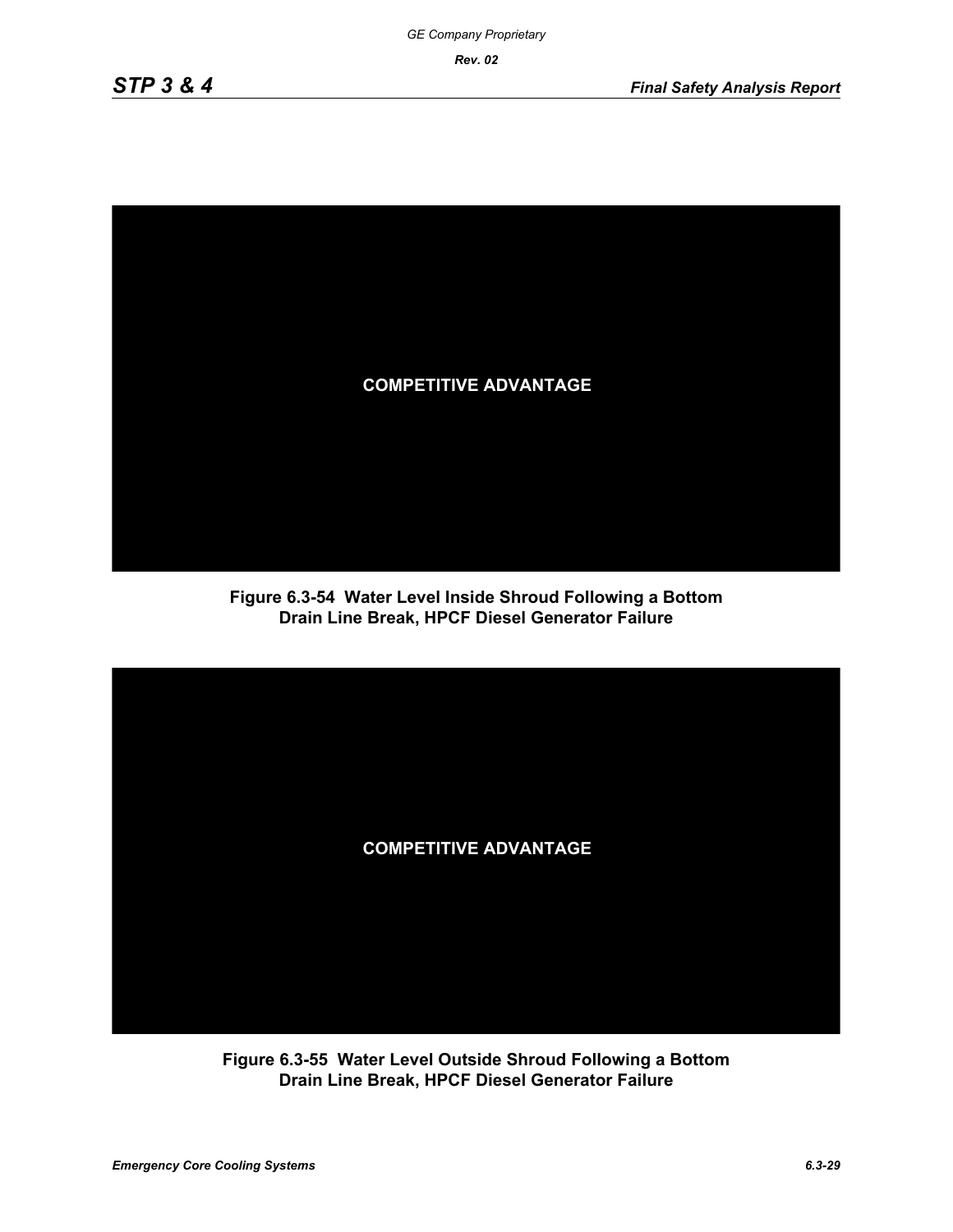

**Figure 6.3-56 Vessel Pressure Following A Bottom Drain Line Break, HPCF Diesel Generator Failure**



**Figure 6.3-57 Flow out of Vessel Following a Bottom Drain Line Break, HPCF Diesel Generator Failure**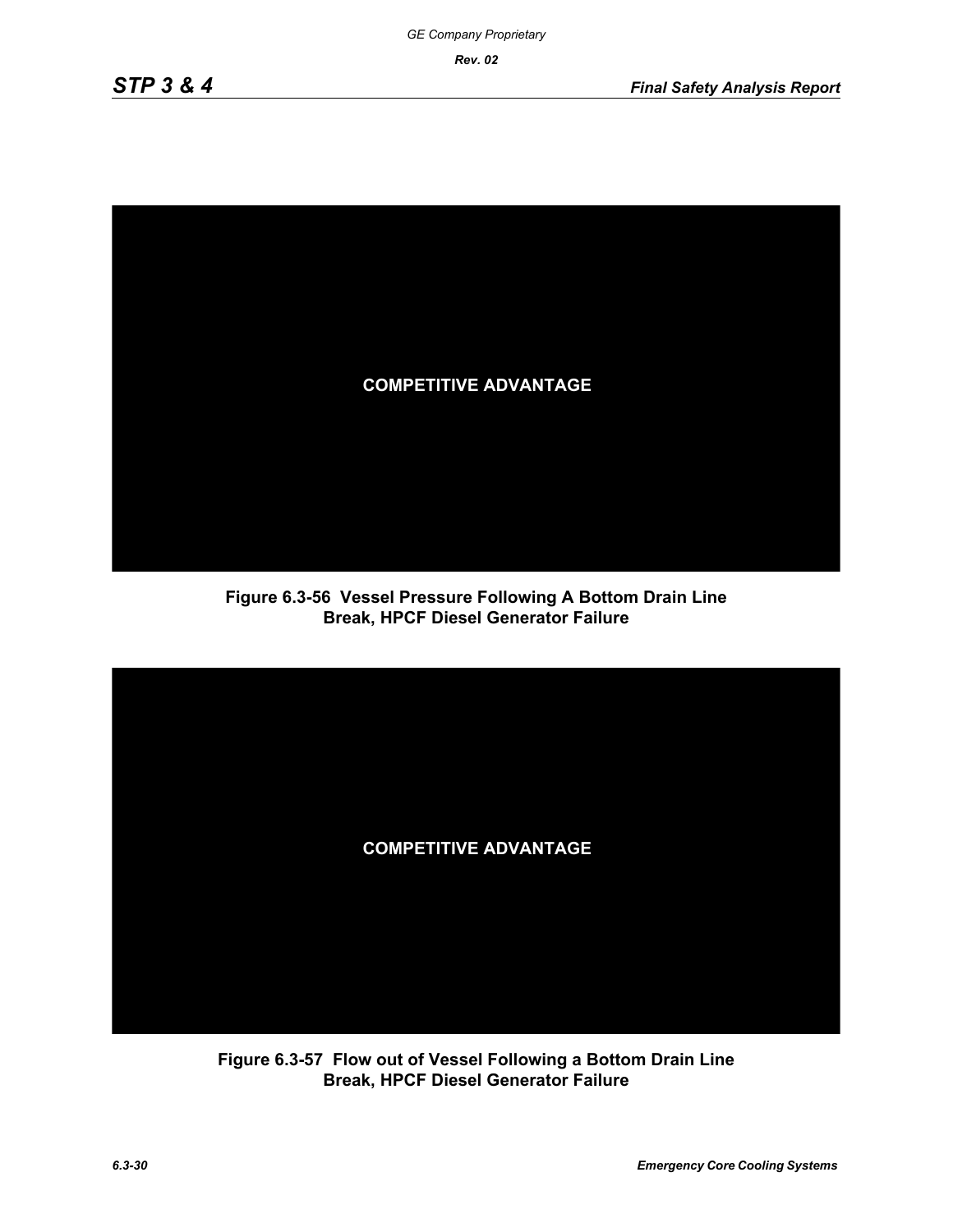

**Figure 6.3-58 Flow Into Vessel Following A Bottom Drain Line Break, HPCF Diesel Generator Failure**



**Figure 6.3-59 Peak Cladding Temperature Following a Bottom Drain Line Break, HPCF Diesel Generator Failure**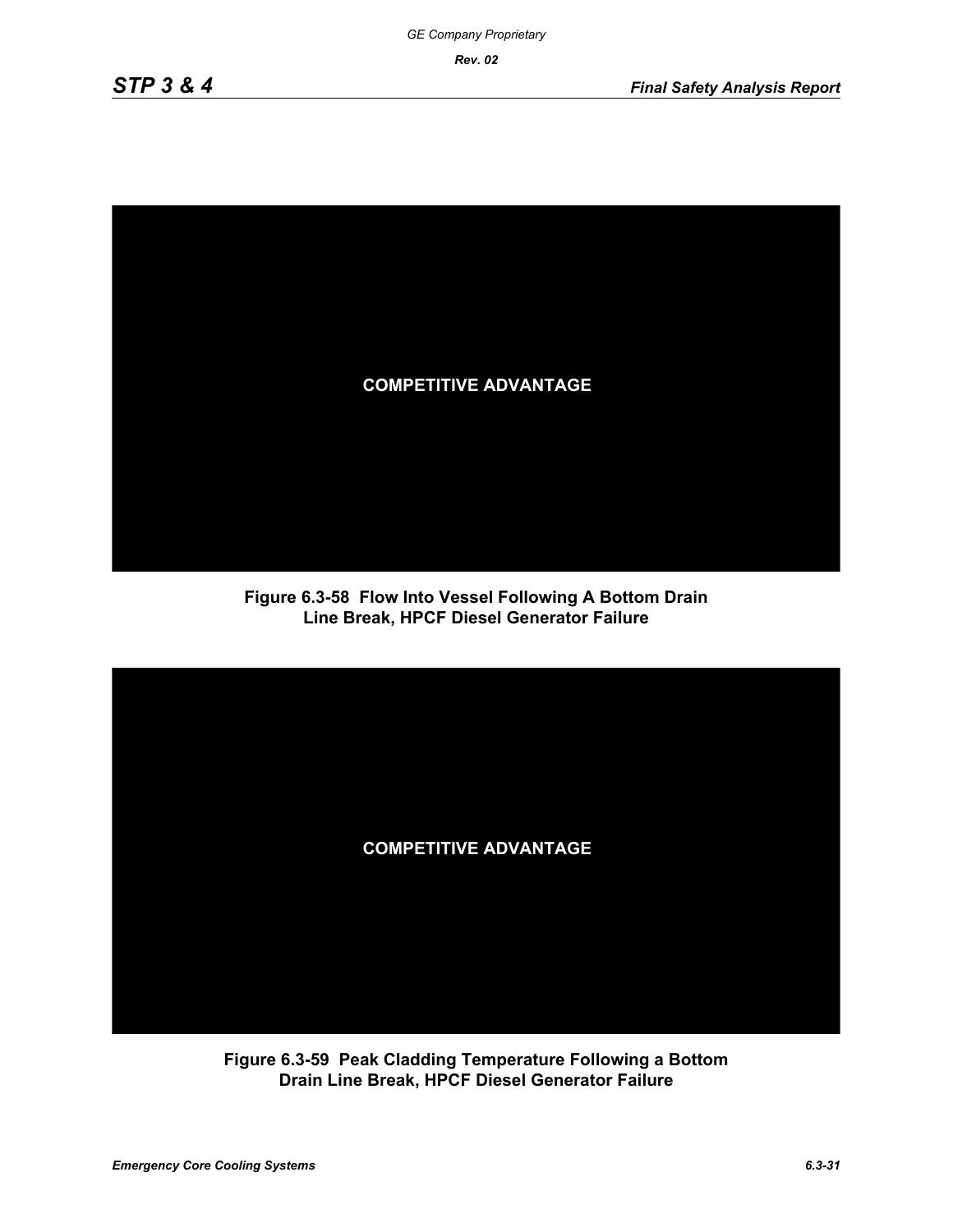

**Figure 6.3-60 Water Level in Fuel Channels Following a Main Steamline Break Outside Containment, HPCF Diesel Generator Failure**



**Figure 6.3-61 Water Level Inside Shroud Following a Main Steamline Break Outside Containment, HPCF Diesel Generator Failure**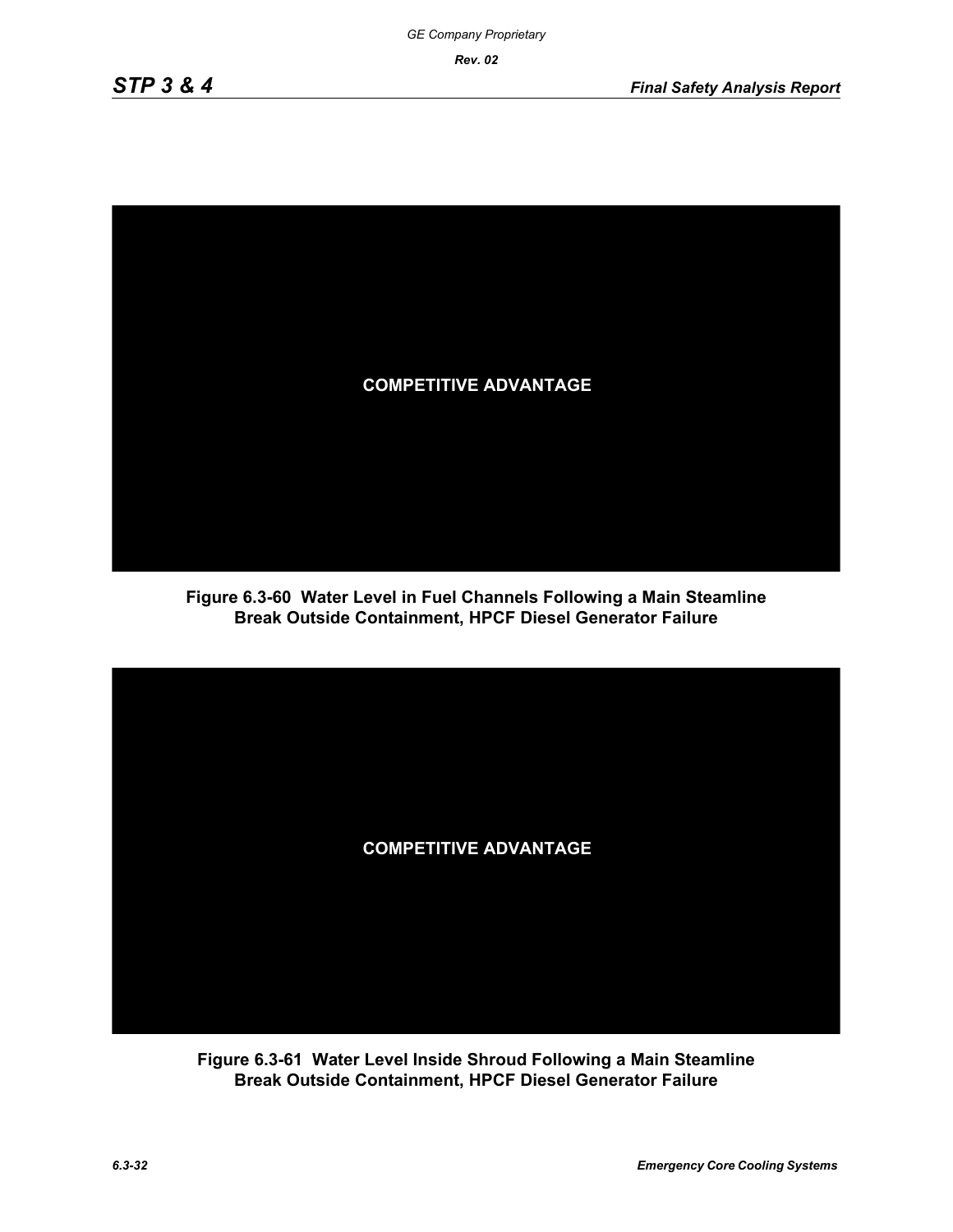

**Figure 6.3-62 Water Level Outside Shroud Following a Main Steamline Break Outside Containment, HPCF Diesel Generator Failure**



**Figure 6.3-63 Vessel Pressure Following a Main Steamline Break Outside Containment, HPCF Diesel Generator Failure**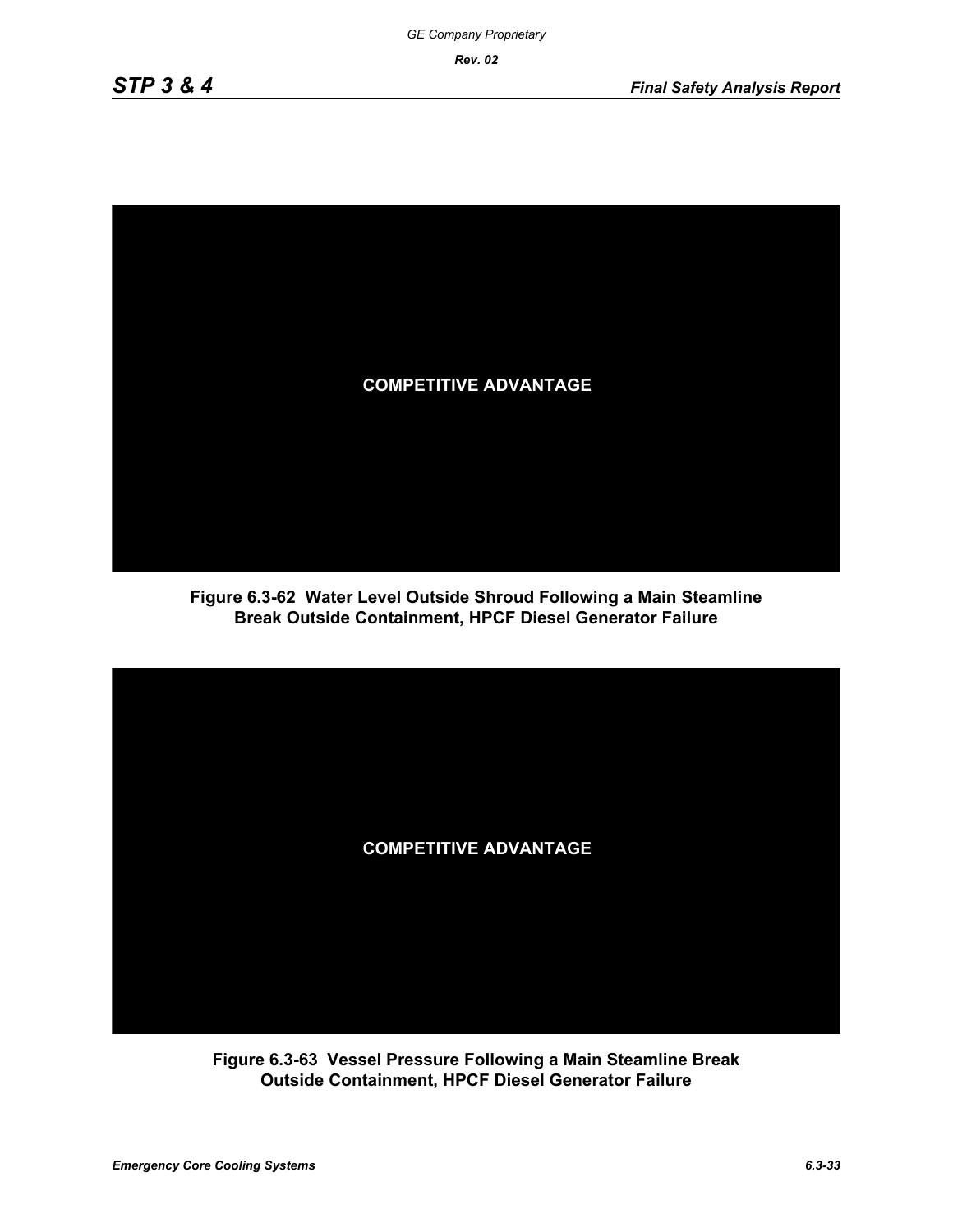

**Figure 6.3-64 Flow Out of Vessel Following a Main Steamline Break Outside Containment, HPCF Diesel Generator Failure**



**Figure 6.3-65 Flow Into Vessel Following a Main Steamline Break Outside Containment, HPCF Diesel Generator Failure**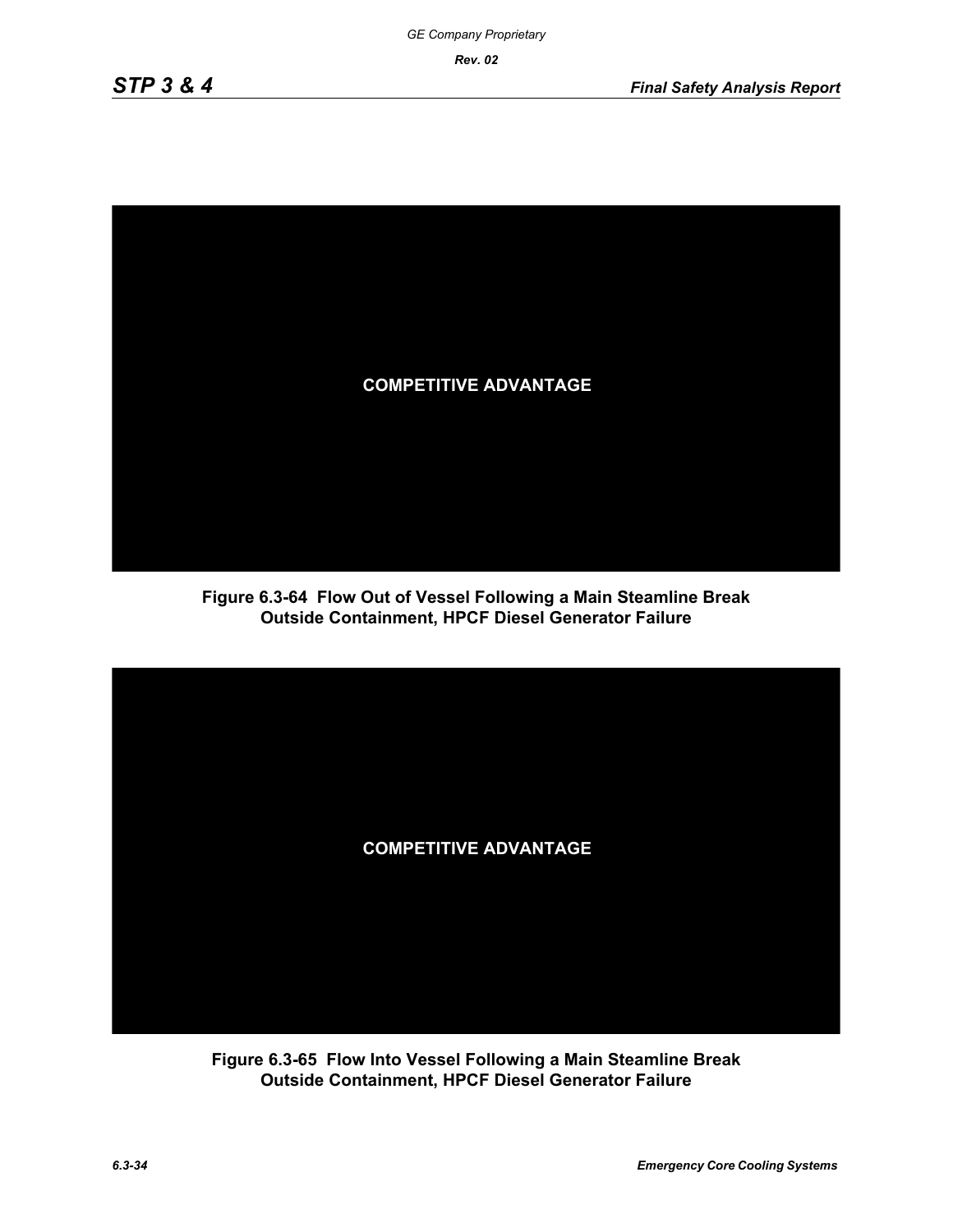

**Figure 6.3-66 Peak Cladding Temperature Following a Main Steamline Break Outside Containment, HPCF Diesel Generator Failure**



**Figure 6.3-67 Normalized Core Flow Following a Main Steamline Break Outside Containment, HPCF Diesel Generator Failure (Based on Bounding Values)**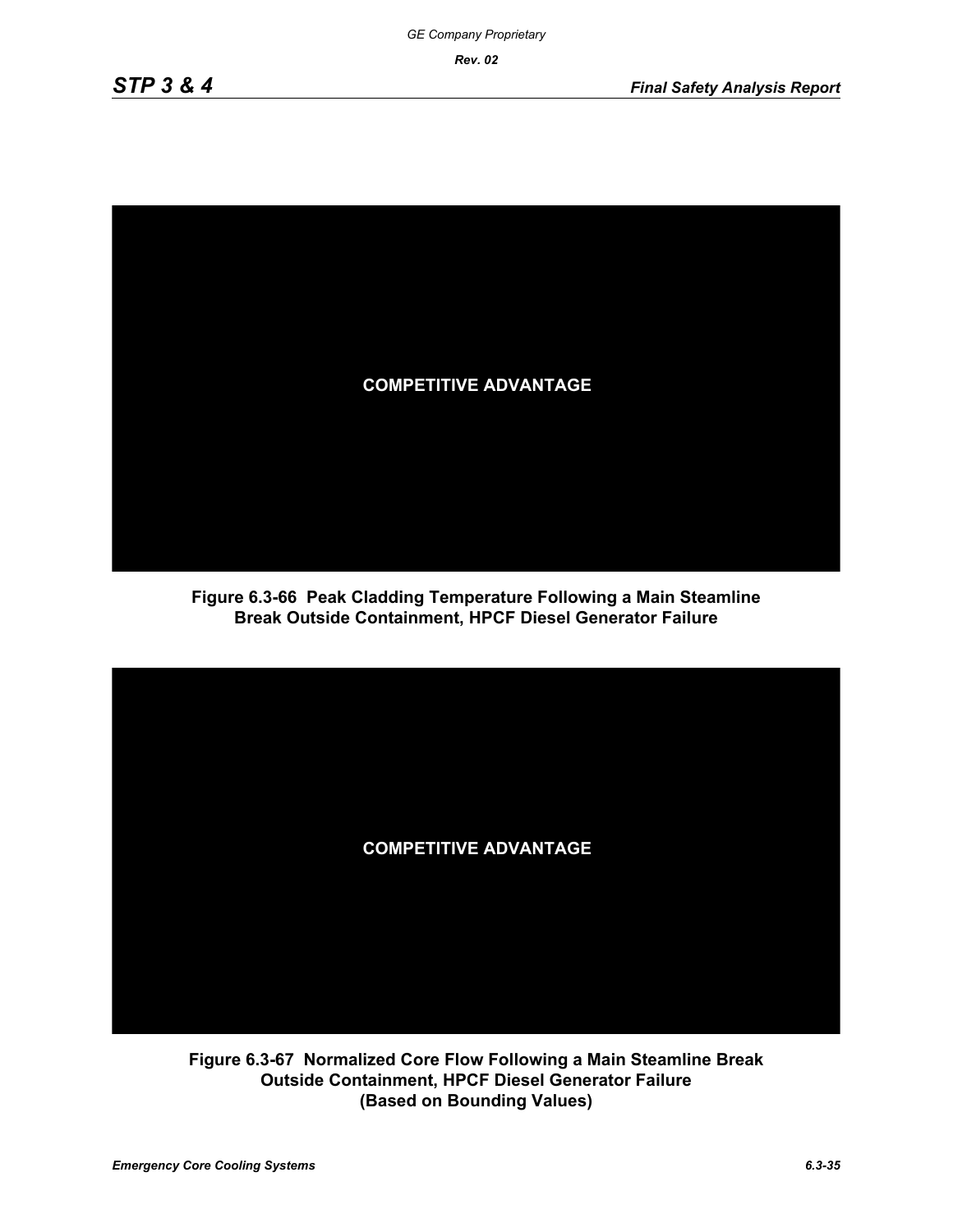

**Figure 6.3-68 Minimum Critical Power Ratio Following a Main Steamline Break Outside Containment, HPCF Diesel Generator Failure (Based on Bounding Values)**



**Figure 6.3-69 Water Level in Fuel Channels Following a Main Steamline Break Outside Containment, HPCF Diesel Generator Failure (Based on Bounding Values)**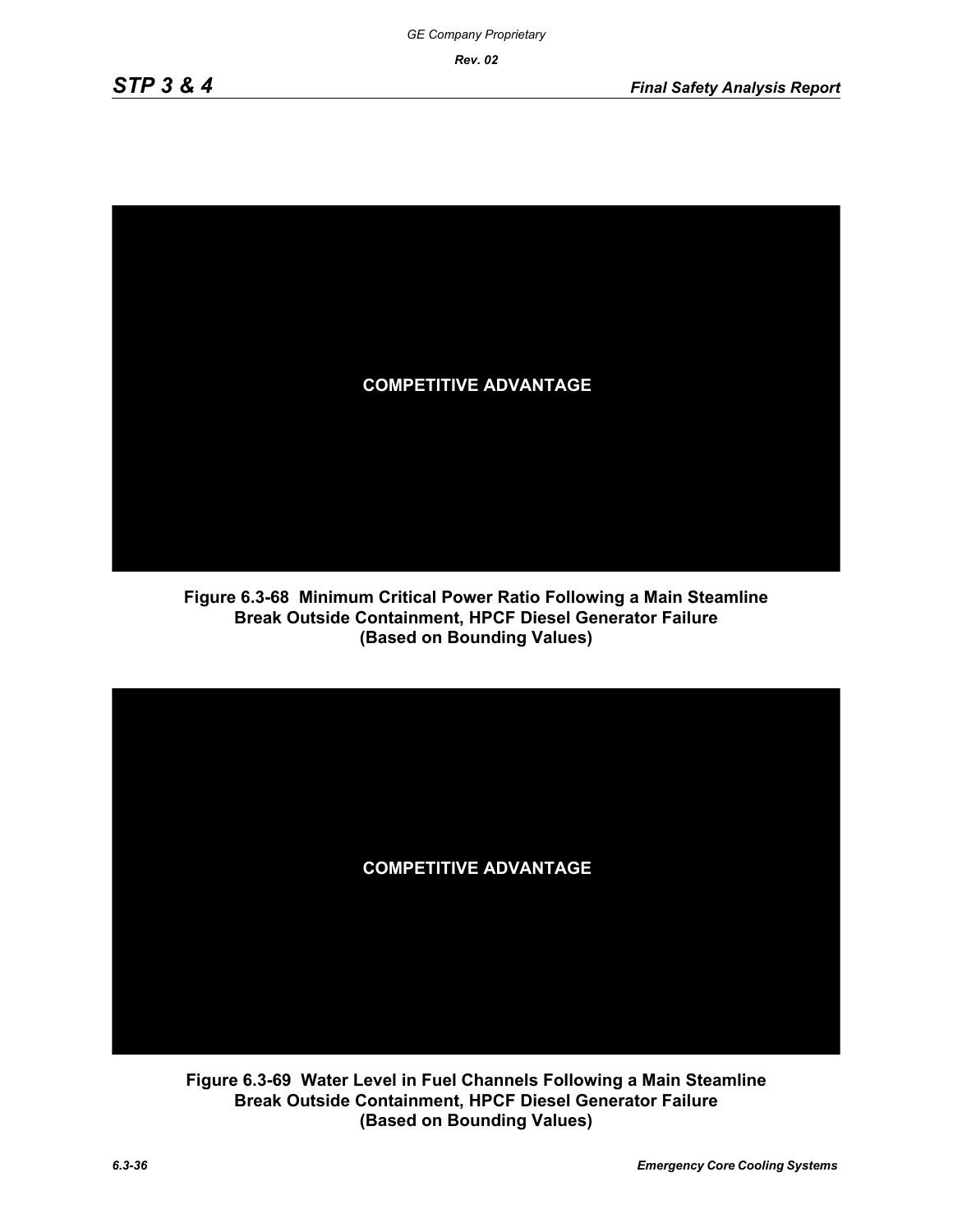

**Figure 6.3-70 Water Level Inside Shroud Following a Main Steamline Break Outside Containment, HPCF Diesel Generator Failure (Based on 95% Probability Value)**



**Figure 6.3-71 Water Level Outside Shroud Following a Main Steamline Break Outside Containment, HPCF Diesel Generator Failure (Based on Bounding Values)**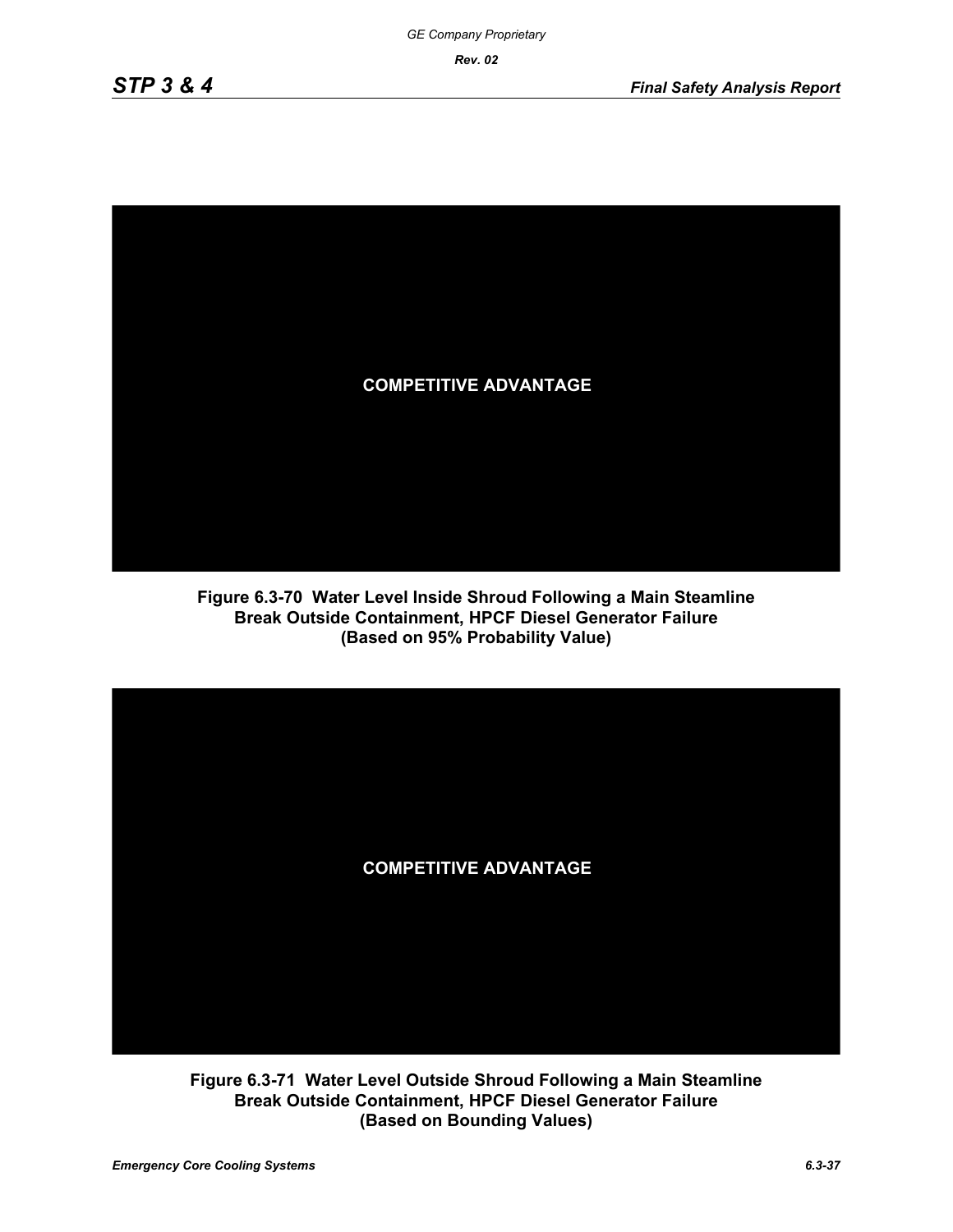

**Figure 6.3-72 Vessel Pressure Following a Main Steamline Break Outside Containment, HPCF Diesel Generator Failure (Based on Bounding Values)**



**Figure 6.3-73 Flow Out of Vessel Following a Main Steamline Break Outside Containment, HPCF Diesel Generator Failure (Based on Bounding Values)**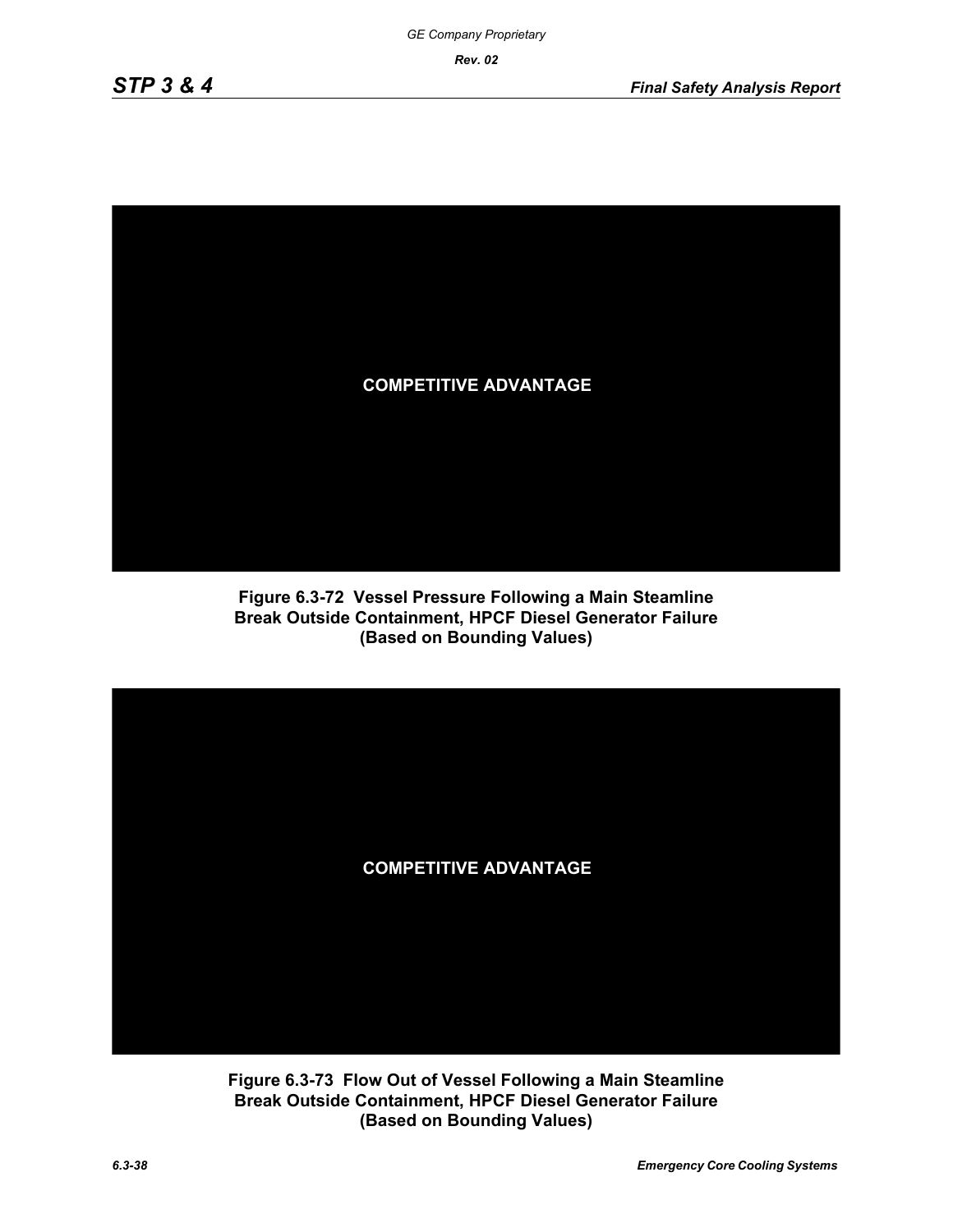

**Figure 6.3-74 Vessel Pressure Following a Main Steamline Break Outside Containment, HPCF Diesel Generator Failure (Based on Bounding Values)**



**Figure 6.3-75 Flow Out of Vessel Following a Main Steamline Break Outside Containment, HPCF Diesel Generator Failure (Based on Bounding Values)**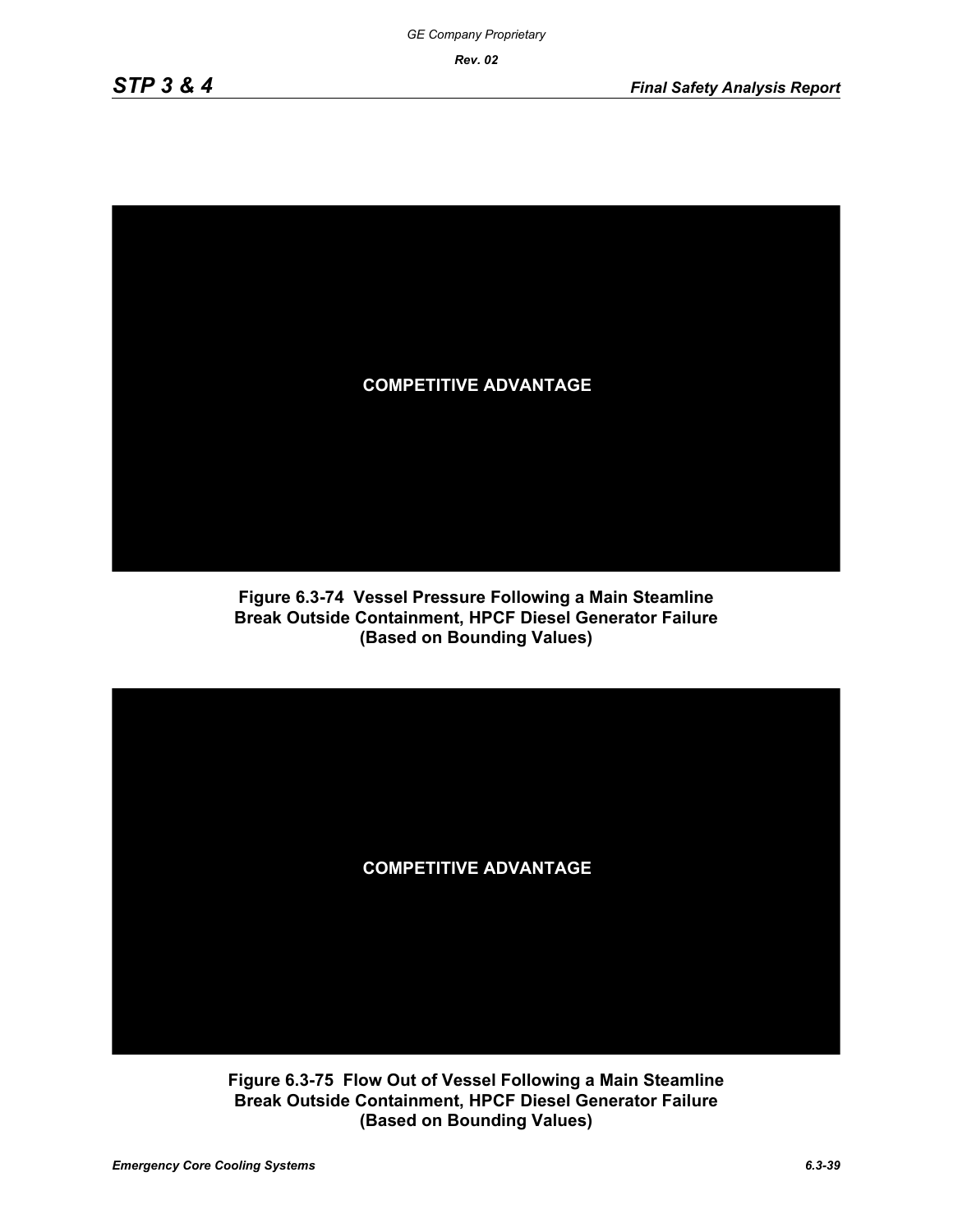

**Figure 6.3-76 Peak Cladding Temperature Versus Break Area with 1 RHR/LPFL + 5 ADS Available**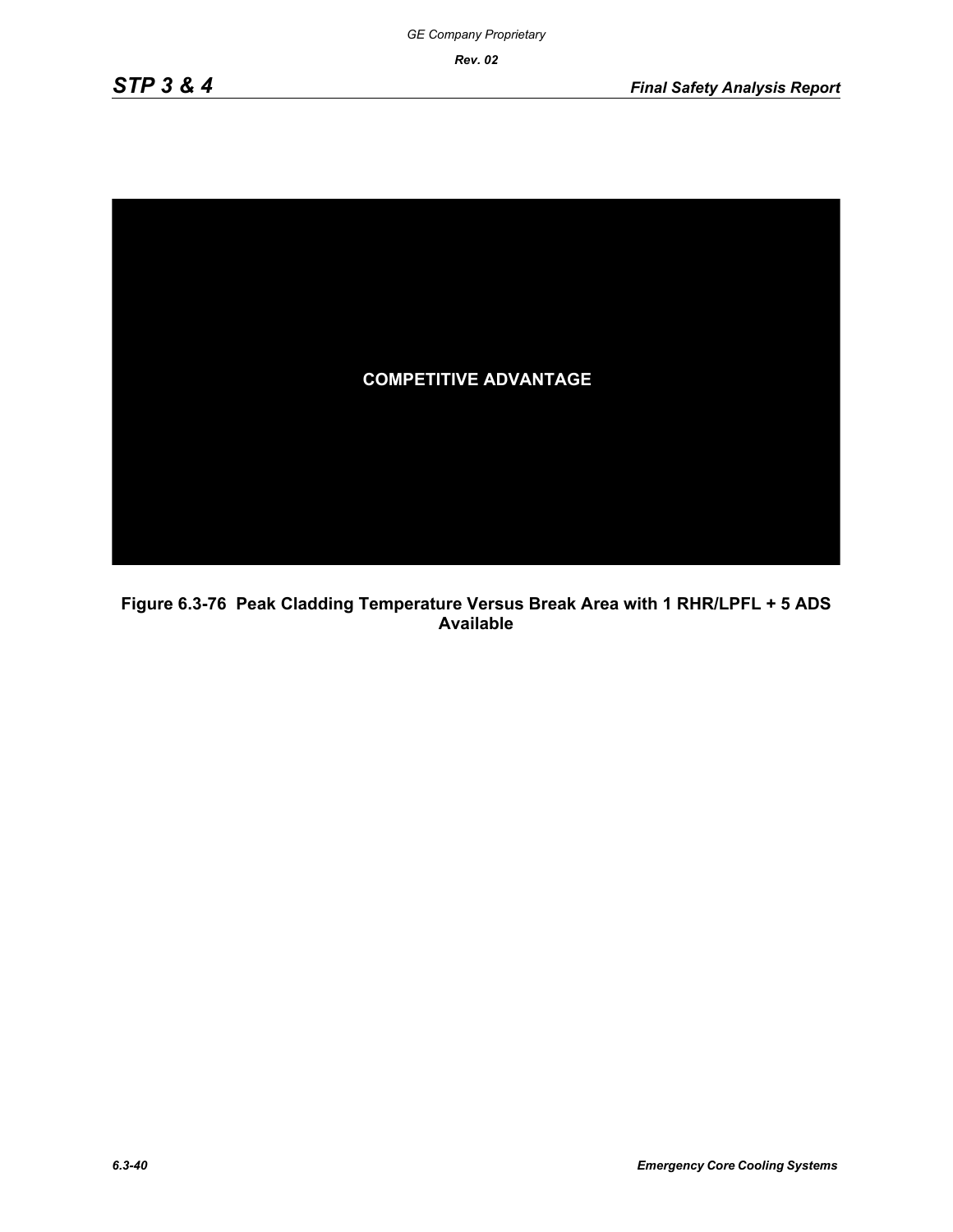

**Figure 6.3-77 Vessel Level Inside Shroud Versus Bottom Head Maximum Drainline Break 1 RHR/LPFL + 5 ADS Available**

*STP 3 & 4*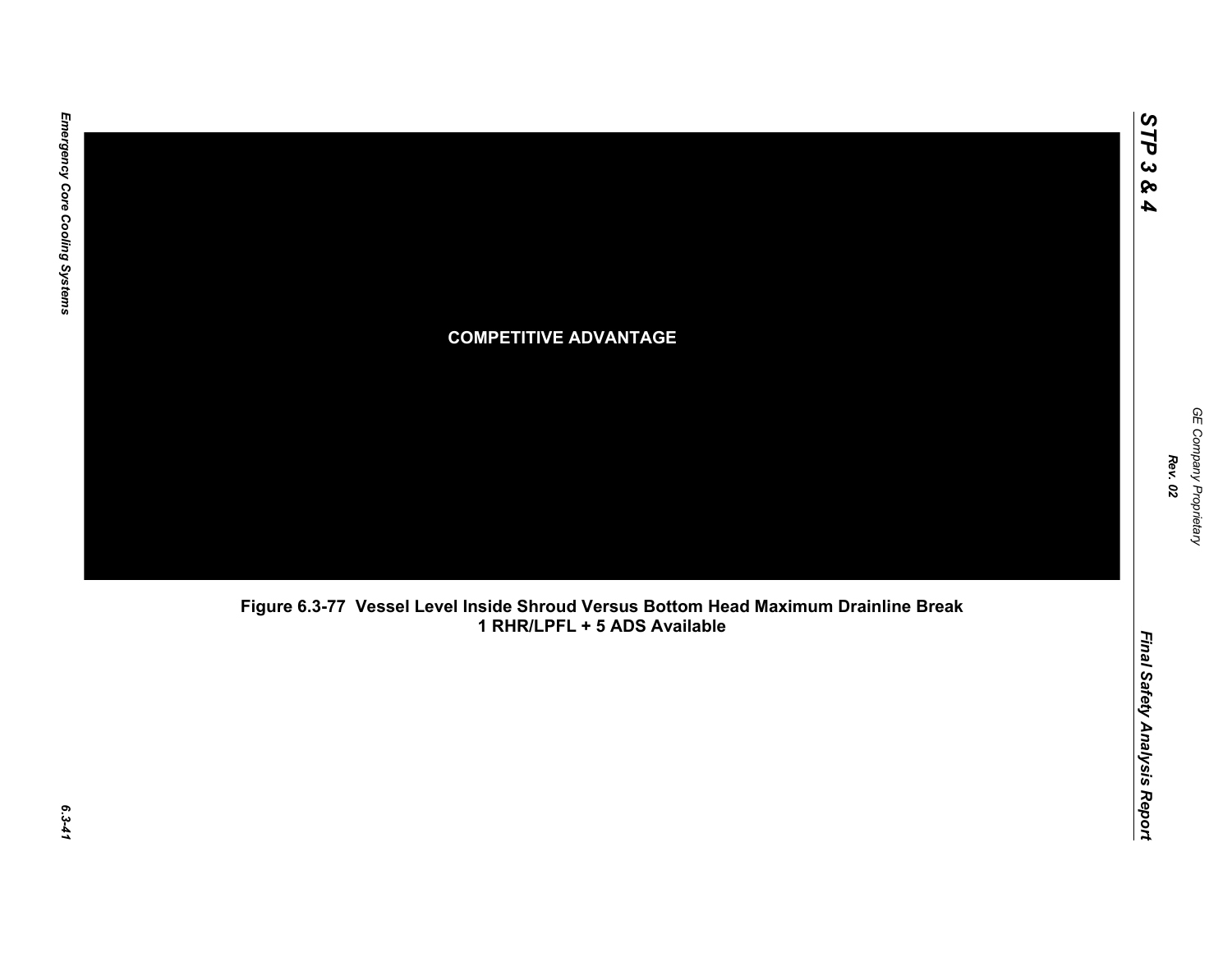

# **COMPETITIVE ADVANTAGE**



*STP 3 & 4*